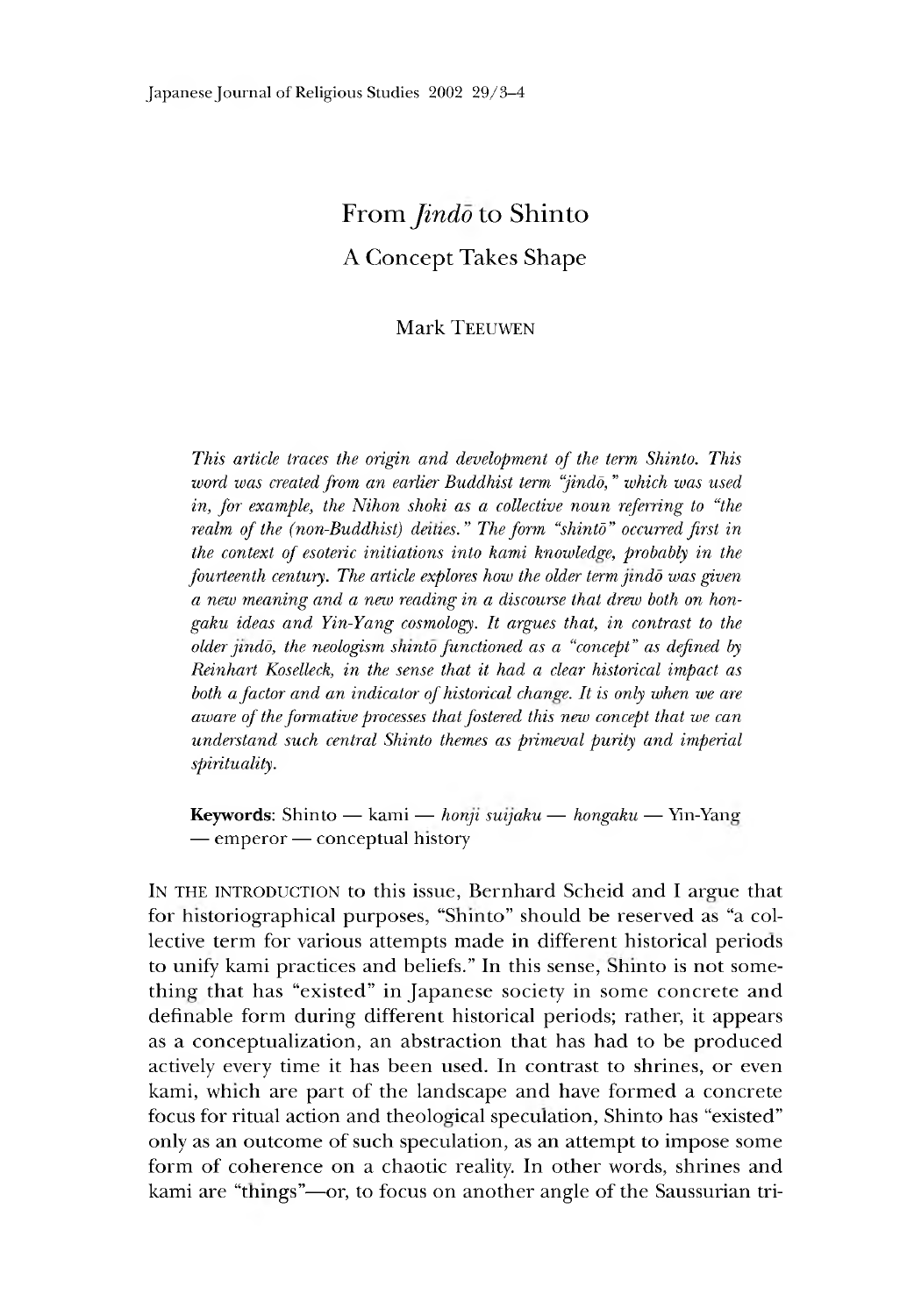angle, words that refer to something real and concrete; "Shinto," in contrast, is a concept that creates its own meaning, and that refers only to itself.

In this article, I argue that by approaching Shinto in this way, we may open up a new perspective on the classical question that we have inherited from Kuroda Toshio: whether "Shinto has existed without interruption throughout Japanese history," or "emerged as an independent religion only in modern times" (KURODA 1981). Although I shall be drawing heavily on Kuroda's work in this article, I will attempt to offer a new angle on Kuroda's findings (as well as updating them on the basis of recent Japanese research), in the hope of offering a more fertile approach to the phenomenon of Shinto and its genesis.

Kuroda's treatment of Shinto takes the form of a deconstruction of Shinto history, in which phenomena that have been categorized by Shinto scholars as part of a single, coherent tradition are absorbed in the dominant religious and intellectual systems of each age, and continuity between them is either denied, or only grudgingly admitted.<sup>1</sup> Kuroda disqualifies Shinto as a topic of research as "no more than a ghost image produced by a word linking together unrelated phenomena" (KURODA 1981, p. 20). He scatters the "phenomena" "linked together" by the word Shinto, and thus writes Shinto out of ancient and early medieval history. The only thing that has existed "throughout Japanese history," Kuroda implies, is this word, not the phenomena it has been said to refer to.

Kuroda's point can be rephrased by saying that it was the word Shinto that "linked together" phenomena that were originally unrelated, and thus created a new "ghost image." Here, Shinto appears as a consciously created theological concept. As a concept, it was of course in many ways related to contemporary practices around shrines and kami, but it was by no means simply a convenient collective term used to refer to the totality of such practices. It will be argued below that as a theological concept, Shinto has had its own dynamics; its meaning has not been determined directly by the praxis of contemporary shrine cults, but rather by reflection on the word Shinto itself. Here, a new project emerges: to lay bare the emergence of Shinto as a theological concept through an analysis of the semantic development of the term 神道 (jindō, shintō, kami no michi) in historical sources. My contention in this article will be that this term was transformed from a

<sup>1 &</sup>quot;Shinto theories may give the impression of continuity with [the later] Confucian Shinto and Kokugaku Shinto, but in reality they did not contain any ideas that are consistent with these [later schools]" (KURODA 1979, p. 157).  $\cdot\cdot\cdot$ , it is undeniable that there is a certain continuity to it all. Therein lies the problem" (KURODA 1981, p. 20).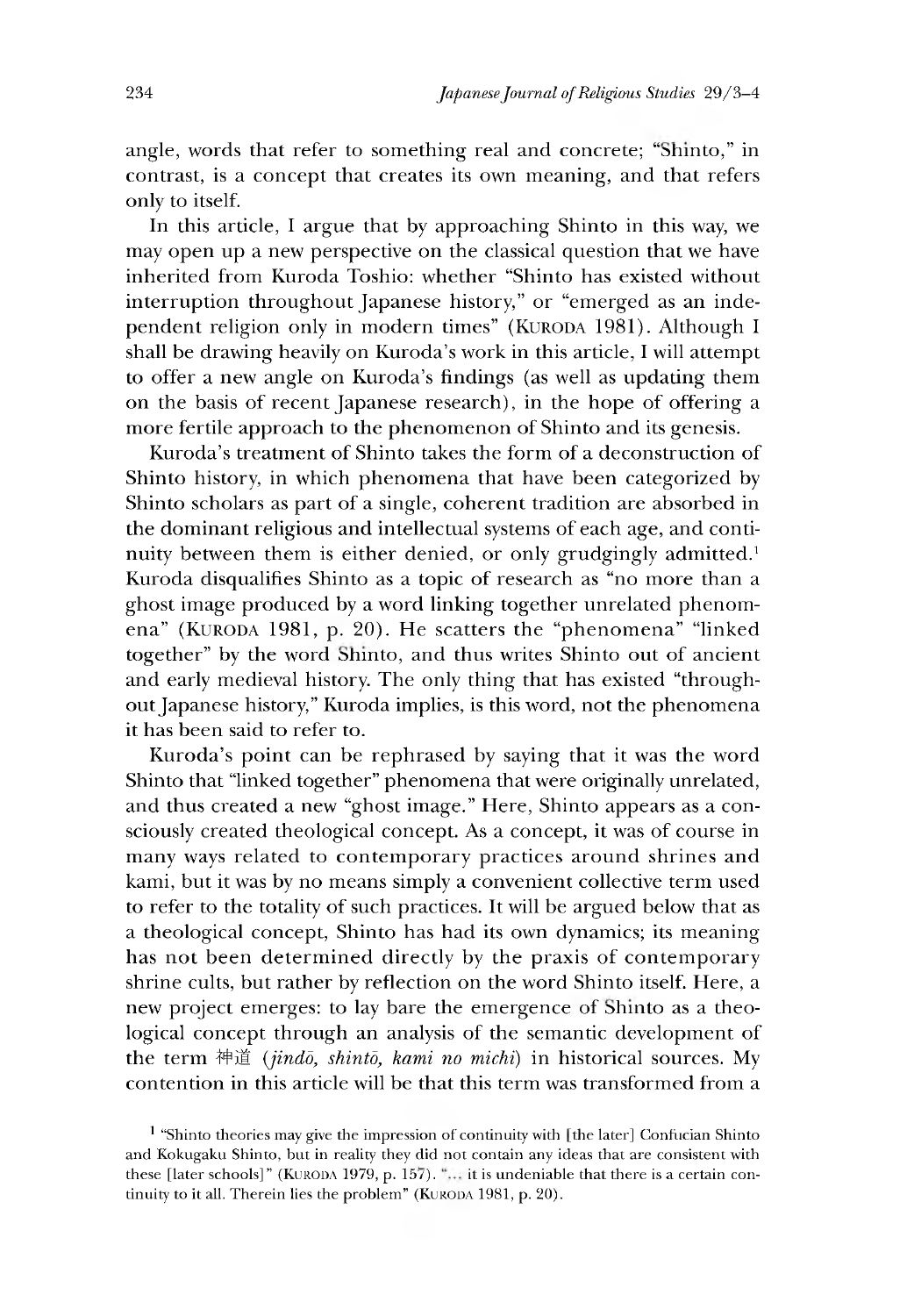"word" to a "concept" in the course of the Kamakura period, and that this transformation was of great importance to Shinto's subsequent development into the self-defined religion that it is today.

As a theoretical framework, I am here drawing on the German field of *Begriffsgeschichte,* as pioneered by Reinhart Koselleck. In his introduction to the nine-volume lexicon *Geschichtliche Grundbegriffe,* Koselleck explains the difference between a word and a concept as follows:

The meaning of a word always refers to the signified, whether it is an idea or a thing. Here, the meaning is attached to the word, but at the same time it is also grounded in the content intended by the idea, the spoken or written context, or the social situation. A word can become unambiguous, because it is ambiguous. A concept, however, must remain ambiguous to be able to function as a concept. The concept is attached to the word, but is at the same time more than the word. A word becomes—in our method—a concept, when the totality of a sociopolitical complex of meaning in and for which the word is used, is included in that single word.<sup>2</sup>

To clarify his meaning, KOSELLECK argues that "the meaning of words can be determined exactly through definitions; concepts can only be interpreted" (1972, p. xxiii). In other words, a word becomes a concept when it is expansive in nature, creates its own meanings, and becomes "both a factor and an indicator of historical change"  $(1972, p. xiv)$  this in contrast to a word, which is constantly contracted, albeit in many different ways, through its application to specific things and ideas.

The question I will ask here is whether the development of the word Shinto in Japanese can be understood in a similar way. If we treat Shinto as a concept in Koselleck's sense of the term, that means that the word itself, and the attempts to give it meaning in different historical and sociopolitical contexts, have been the prime factors that created the category of Shinto. Our task, then, becomes one of tracing the history of these attempts, by following the word through history and assessing its role in shaping that history.

Similar attempts at tracing the shitting meaning of the word in different historical periods have been made before by a number of Japanese scholars. Most influential among them have been Tsupa Sōkichi (1949), and KURODA Toshio (1979, 1981, 1983). Their findings must form the starting point for a semantic analysis of the term Shinto in historical sources. However, as pointed out recently by Murei Hitoshi (2000), both these scholars base their conclusions on a rela-

 $2$  Reinhart KOSELLECK 1972, p. xxii (my translation).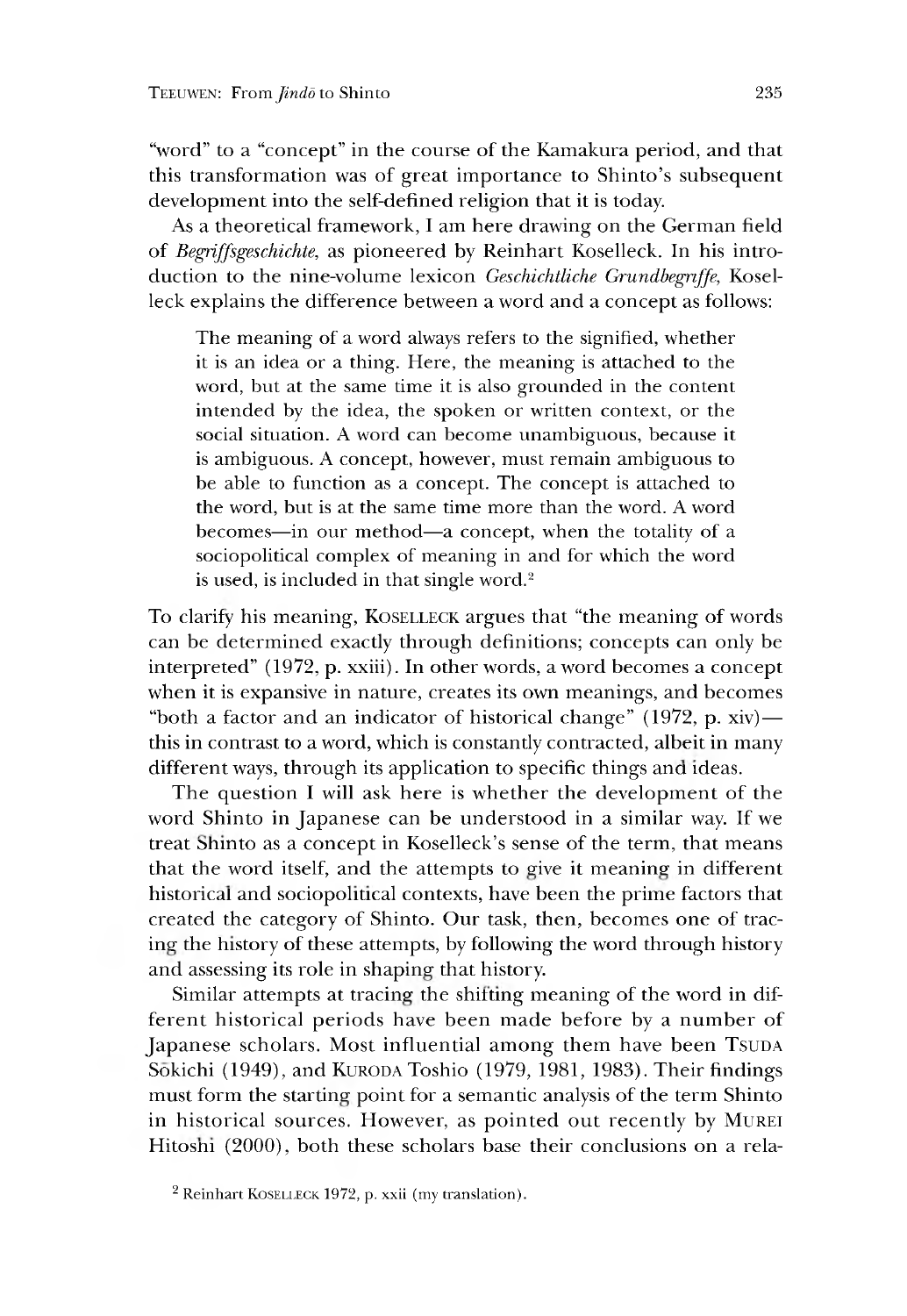tively small selection of texts; and also, their findings need to be reconsidered in the light of more recent research. As a first step towards such an evaluation, Murei has done us the extremely valuable service of compiling a list of 186 occurrences of the word, from the time of the *Nihon shoki* (720) to the Jesuit Japanese-Portuguese Dictionary of 1603-1604, as well as 33 occurrences of the corresponding word in Chinese sources (where it is read *shendao).* Murei does not, however, offer an analysis of this material that goes beyond the occurrences of the word in the *Nihon shoki*—and his conclusions differ from the ones I shall propose below.

Within the confines of this article, it will not be possible to follow the development of the term Shinto as far as the Edo period. I shall concentrate on the ancient and early medieval periods, because it was in this latter period that Shinto showed the first signs of developing into a concept in Koselleck's sense. For later periods, I will have to limit myself to some speculative remarks, which will have to be elaborated further at another time and place.

# *"Shintd ',in the Nihon Shoki*

Our analysis must begin with the first occurrences of the word Shinto in the Japanese sources. (Below, I will provisionally adopt the spelling *shinto* as a way to suspend judgement on the meaning of this term in the context of the quoted passages.) As is well known, the word made its debut in Japan in the *Nihon shoki,* where it occurs four times.3 *Nihon* shoki records that "Emperor [Yomei] believed in the Buddhist Dharma, and respected *shinto*" and that "Emperor [Kotoku] ... respected the Buddhist Dharma, and made light of *shintō*." Also, we read that this same enemy of *shinto*, Kotoku, issued an edict stating that Amaterasu had entrusted the land to her descendants with the words: "My children shall rule it, *kannagara* (惟神)." This final adverb is then explained in a note: *"Kannagara* means 'following *shinto'* or 'carrying  $\sinh\theta$  in oneself<sup>"</sup>-or, perhaps, depending on how the character  $\theta$  is read, "carrying *shinto* naturally."

Much has been, and is still being made out of these classical occurrences. The traditional view, repeated in countless books and articles, is that Buddhism and Shinto in these passages are juxtaposed as two independent traditions, two religions of equal standing. When Buddhism arrived, we are told, a term had to be invented for Japan's

<sup>&</sup>lt;sup>3</sup> Asron 1972, vol. 2, pp. 106, 195 and 226; NKBT 68, *Nihon shoki ge*, pp. 154-55, 168-69 and 300-301.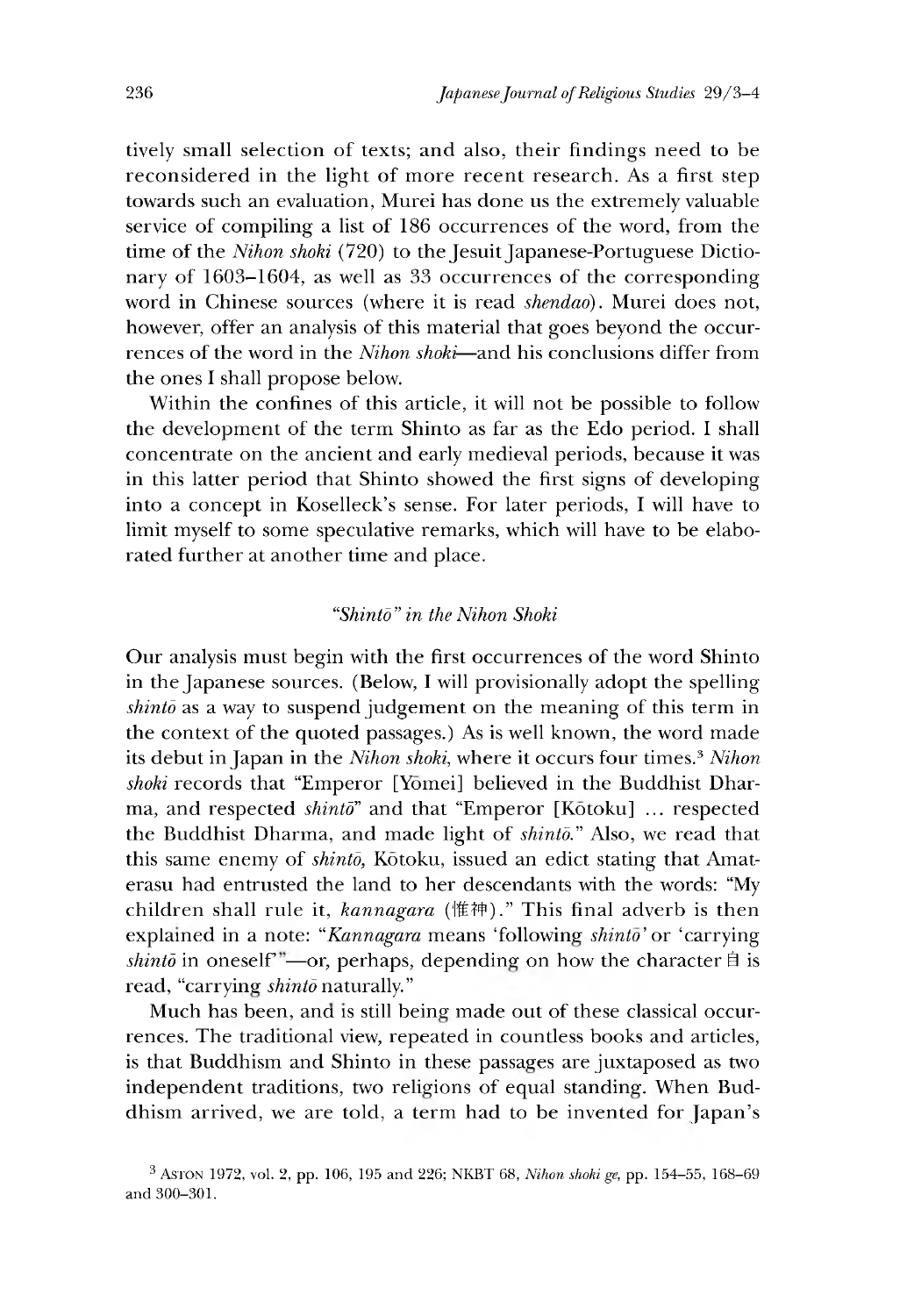indigenous religion, and this term was Shinto.4 The occurrences of the term in the *Nihon shoki* are taken to document the early existence of an autonomous Shinto tradition, and thus warrant the tracing of Shinto's history as an unbroken tradition also in subsequent centuries.

This position has been criticized most thoroughly and famously by Kuroda Toshio, and his arguments need not be repeated here. Kuroda is not so clear, however, when it comes to his own interpretation of the word *shintd* in the *Nihon shoki.* He proposes three possible readings, implicitly in increasing order of probability:

- 1*. Shintd* here means "Japan's indigenous religion" (or, phrased somewhat differently, "popular [Japanese] beliefs in general");
- 2. It means "the authority, power, activities, or deeds of a kami";
- 3. It means Daoism.

These first two possibilities derive from Tsuda Sōkichi (who favored meaning 1 for these passages); the last draws on Fukunaga Mitsuji, a specialist on Daoism who has argued for a prominent presence of Daoism in early Japan.

Fukunaga's position has been aptly characterized by Livia KOHN as "iconoclastic" (1995, pp. 401–5).<sup>5</sup> Fukunaga argues that Daoism played a central role in shaping early Japanese culture, and especially the imperial system. In particular, Fukunaga explains early religious developments in Japan as echoes of four stages posited for the development of Chinese religion: from (1) shamanistic worship of ghosts and demons, first to (2) a formalized ritual system focusing on cosmological forces such as Yin and Yang, and then through (3) a phase focusing on meditation and mystical attainment, to (4) a large, organized synthesis of Buddhism and Daoism characterized by the religious ideal of saving all beings. Fukunaga claims that this second phase was called *shendao,* and that in ancient Japan, *"shendao* was transformed into Shinto and became the original form of Japanese higher religion, including the understanding of the gods in the first chapters in the *Nihon shoki*" (KOHN 1995, p. 403). Kuroda builds on this by proposing

 $4$  In English, a classical example of this view can be found in KITAGAWA (1987, p. 51): "Under the impact ot Confucianism and Buddhism, the Japanese were compelled to create a designation for their hitherto unsystematized religious tradition. For this purpose they borrowed two Chinese characters—shin for *kami*, and *to* or *do* for the 'way'." A recent example in Japanese is Nishimiya 2001.

 $5$  Kohn is here referring to FUKUNAGA 1985, ch. 2. The theory that *shinto* here refers to Daoism goes back a long way; it is already discussed (and rejected) in Kono Seizo 1915 and Hoshino Hikoshirō 1918.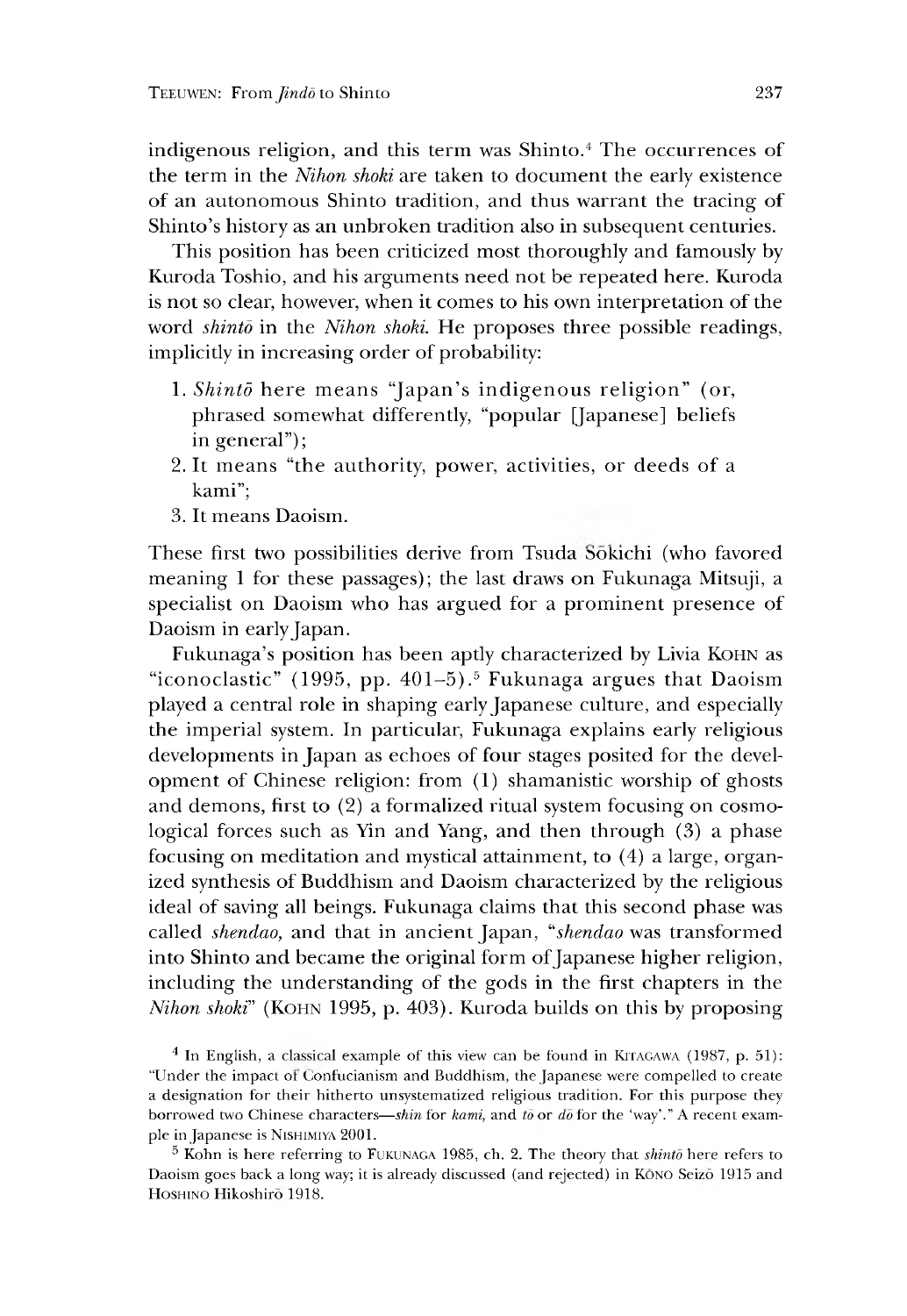that "it is possible to view these [Shinto] teachings, rituals, and even the concepts of imperial authority and of nation as remnants of an attempt to establish a Daoist tradition in Japan" (KURODA 1981, p. 6).

Fukunaga's position is iconoclastic in the sense that it subverts the traditional view of Shinto as uniquely Japanese; but, ironically, it also resurrects the notion that *shinto* in the *Nihon shoki* refers to a, or even the "form of Japanese higher religion." A closer look at the passages featuring this term in the *Nihon shoki,* as well as their original context, appears to be in order.

The first thing that strikes us is that the first two of the occurrences of the term *shintd* are very similar. Both contrast the emperor's attitude to Buddhism with his attitude towards something else. A third parallel phrase can be found earlier in the *Nihon shoki,* where we read that "Emperor [Bidatsu] did not believe in the Buddhist Dharma, but was fond of literature."<sup>6</sup> These phrases all occur at the beginning of a new chapter, and give a brief characterization of a new emperor.

A point that would appear obvious but that is seldom made, is that in all instances, these phrases relate to the tale of the establishment of Buddhism in Japan. Bidatsu (572–585), Yōmei (585–587), and Kōtoku (645-654) all played some critical role in this tale. Bidatsu was the first emperor to actively suppress Buddhism, and is to this day widely reviled as the emperor who forced Soga no Umako, the early protector of the Buddha in Japan, to hand over the three young nuns who served at his Buddhist chapel for whipping.7 Bidatsu died soon after, and was succeeded by Yomei. This emperor fell ill in the second year of his reign while attending the kami ritual of Niiname—no coincidence, surely—and subsequently expressed his wish to become a follower of the Buddhist Three Treasures. When his ministers opposed him in this, "the emperor's sores became worse and worse"; but just before his death, a certain Tasuna of the Kuratsukuribe clan presented him with a large Buddha image and a temple—the first temple of the revived Japanese Buddhism.8 After this, six generations passed until Kōtoku. Kōtoku was Nakatomi no Kamatari's ally in overthrowing the Soga clan, the first patrons of Buddhism in ancient Japan. In the first year of Taika (645), he issued an edict assuring the court's future protection of Buddhism, albeit under strict court control.9 This edict laid the foundations for the Ritsuryo Buddhism of the classical period.

Together, these three emperors form a set of central characters in

<sup>&</sup>lt;sup>6</sup> Aston 1972, vol. 2 p. 90; NKBT 68, pp. 132-33. "Literature" translates  $\dot{\mathbf{\times}}\mathbf{\mathfrak{L}}$ , literally "prose and histories." Most commentators take this to be a reference to Confucianism.

<sup>&</sup>lt;sup>7</sup> ASTON 1972, vol. 2, pp. 101-3; NKBT 68, pp. 148-51.

 $8$  Asron 1972, vol. 2, pp. 109-11; NKBT 68, pp. 158-61.

<sup>&</sup>lt;sup>9</sup> Aston 1972, vol. 2, pp. 202–3; NKBT 68, pp. 276–77.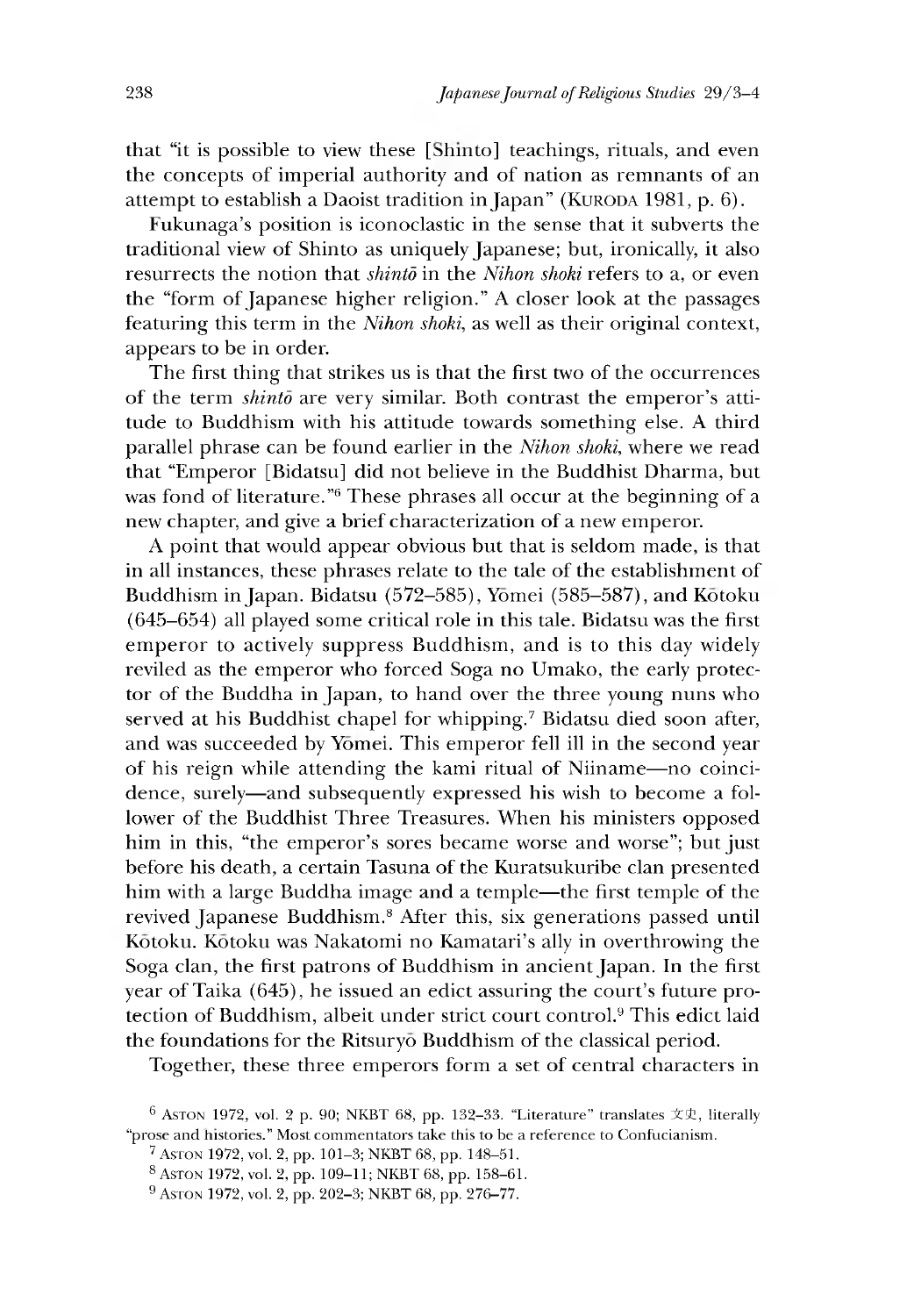the early history of Japanese Buddhism. It is true that some other emperors, who are not introduced by phrases like these, also played a role in this drama (notably Kinmei, whose reign saw the first attempt at introducing Buddhism to Japan). Even so, it is quite clear that where these phrases occur, *shinto* plays second fiddle in what basically is an account of the establishment of Japanese Buddhism. The context in which the term occurs in the *Nihon shoki,* then, suggests strongly that it was introduced by a Buddhist monk who participated in the project of compiling this national history, and who was in charge of editing the entries that related to the early history of Buddhism in the coun $try<sup>10</sup>$  With this in mind, we must think again about the question what *shintd* might mean in these passages, and what source it might derive from.

As to the intended meaning of the term *shintd,* the *Nihon shoki* gives us only one clue, in the form of a note to the remark that Emperor Kotoku "made light of *shinto*." Here, we read: "as is instanced by his cutting of the trees of the shrine of Ikukunidama." This makes it clear that *shintd* refers to shrines and their deities. As to the cutting of these trees, opinion is divided over the question why this was done; some argue that the timber was used for the building of the new palace at Naniwa, others for a temple.<sup>11</sup> In each case, it is clear that "making light of *shinto*" here means "treating kami with disrespect."

However, when it is said that Emperor Kotoku made light of *shinto* this does not mean that he did not rely on kami myth and ritual to legitimize imperial power. We have already seen that he issued an edict stating that power is executed by the imperial lineage *kannagara*, "following *shinto*." The word *kannagara* is used frequently in the *Man 'yoshu* and elsewhere (though never with these characters or with this explanation). It means "as a kami, in the capacity of a kami," and thus identifies imperial power as sacred kami-power. Obviously, Emperor Kōtoku made light of some kami, but not of others.

Pulling together the scarce data that we have, we may conclude that the term *shintd* was pioneered by a monk in the official account of the

10 Inoue Kaoru (1961, pp. 189-232) proposes that the monk who drafted the *Nihon shoki* account of the introduction of Buddhism to Japan may be identified as Dōji 道慈 (fl. 744), a Sanron monk who studied in China from 702 to 718 and attained a prominent position at the court in the 720s. Inoue argues that it was Dōji who imported the *Jinguangming zuishengwang jing* 金剛明最勝王経 (newly translated into Chinese in 702) to Japan, and points out that several passages in the *Nihon shoki* borrow phrases from this sutra. There is, however, no positive proof oi Doji's involvement in the *Nihon shoki* project, since only a few of the editors of this work are known.

 $11$  UEDA Masaaki (1996) proposes that the timber was used for the building of the Naniwa palace in 645; NISHIDA Nagao (1978) argues that it was used for Shitenno-ji, a temple in Naniwa founded in 593 under Empress Suiko.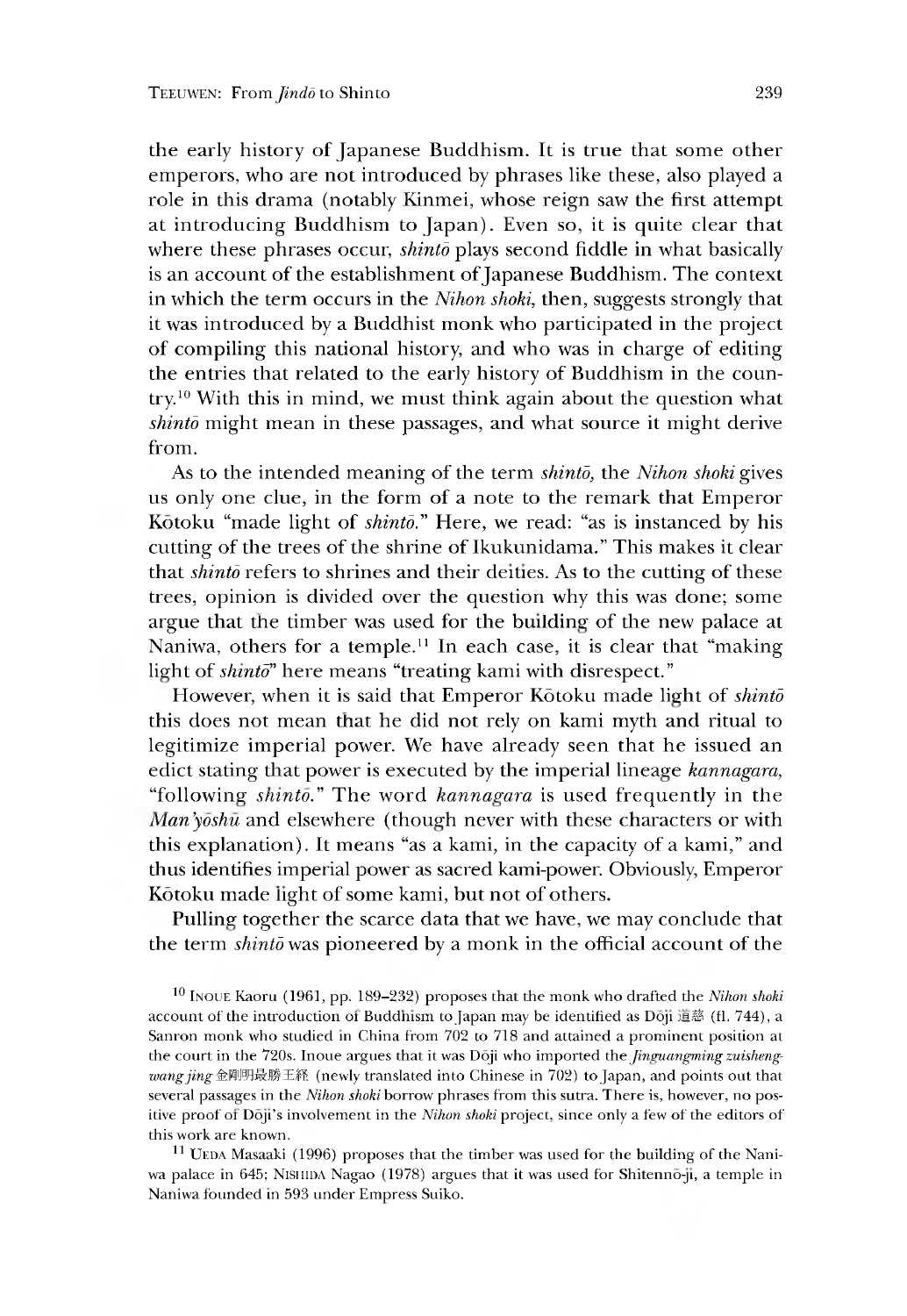establishment of Japanese Buddhism, and that it referred to shrines and their kami. A final point that needs to be made is that these occurrences of the term *shintd* are extremely isolated. The word *shintd* does not occur anywhere else in the *Nihon shoki.* In its sequel, the huge *Shoku Nihongi,* it occurs only once (see below). The word does not occur at all in any other contemporary official compilations or documents—neither the *Kojiki,* the *Man ^oshu* or the *Fudoki.* In the genre of official texts, the word was very rare indeed.

Different conclusions have been drawn from these facts. Perhaps the most common is that the term occurs only in the *Nihon shoki* because it should be regarded as diplomatic jargon. In this view, the word was used only in the *Nihon shoki* because this was a state document, written with an audience of foreign (Chinese) diplomats in mind. *Shintō* was a political term, invented to give expression to the new national identity of Japan, with the kami-born emperor at its head. Since the term was a term of international relations, there was no use for it in documents for domestic use.12

My own view is different. First of all, the Japanese of this period were too sophisticated in the ways of diplomacy to believe that a rhetoric of imperial power based on the emperor's descent from and control over indigenous deities would impress the Chinese. Obviously, this kind of rhetoric was designed to have a domestic impact, rather than an international one. Moreover, it cannot be a coincidence that the term *shintd* occurs only in those parts of the *Nihon shoki* that deal with the establishment of Japanese Buddhism, and that are likely to have been drafted by a Buddhist monk. Rather than diplomatic jargon, it would seem logical to think of the term as Buddhist jargon.13

This view is strengthened by the fact that the term occurs relatively frequently in early Japanese Buddhist texts from the late eighth century onwards. Here, we encounter the term *shintd* in a different but yet related context: the domestication of local Japanese deities by Buddhism. After the *Nihon shoki,* the word reappears for the first time in *Tado jinguji garan engi narabi ni shizaicho*多度神宮寺伽藍縁起并資財帳,a document from 788 relating to the Tado shrine-temple, founded in 763. Here, the term is used in the oracle of the kami of Tado that inspired the founding of the shrine-temple:

 $12$  This position is argued by, for example, MITSUHASHI Takeshi (1996) and MUREI Hitoshi (2000).

<sup>&</sup>lt;sup>13</sup> The first to point out this possibility was, perhaps surprisingly, the Shinto ideologue Ono Motonori (1954). Ono argues that Shinto must be understood as a Buddhist term that is in some way related to the  $\eta w \, d\bar{\theta}$  (the six paths of transmigration). However, he remains unable to locate a source for the term in this sense in Buddhist texts.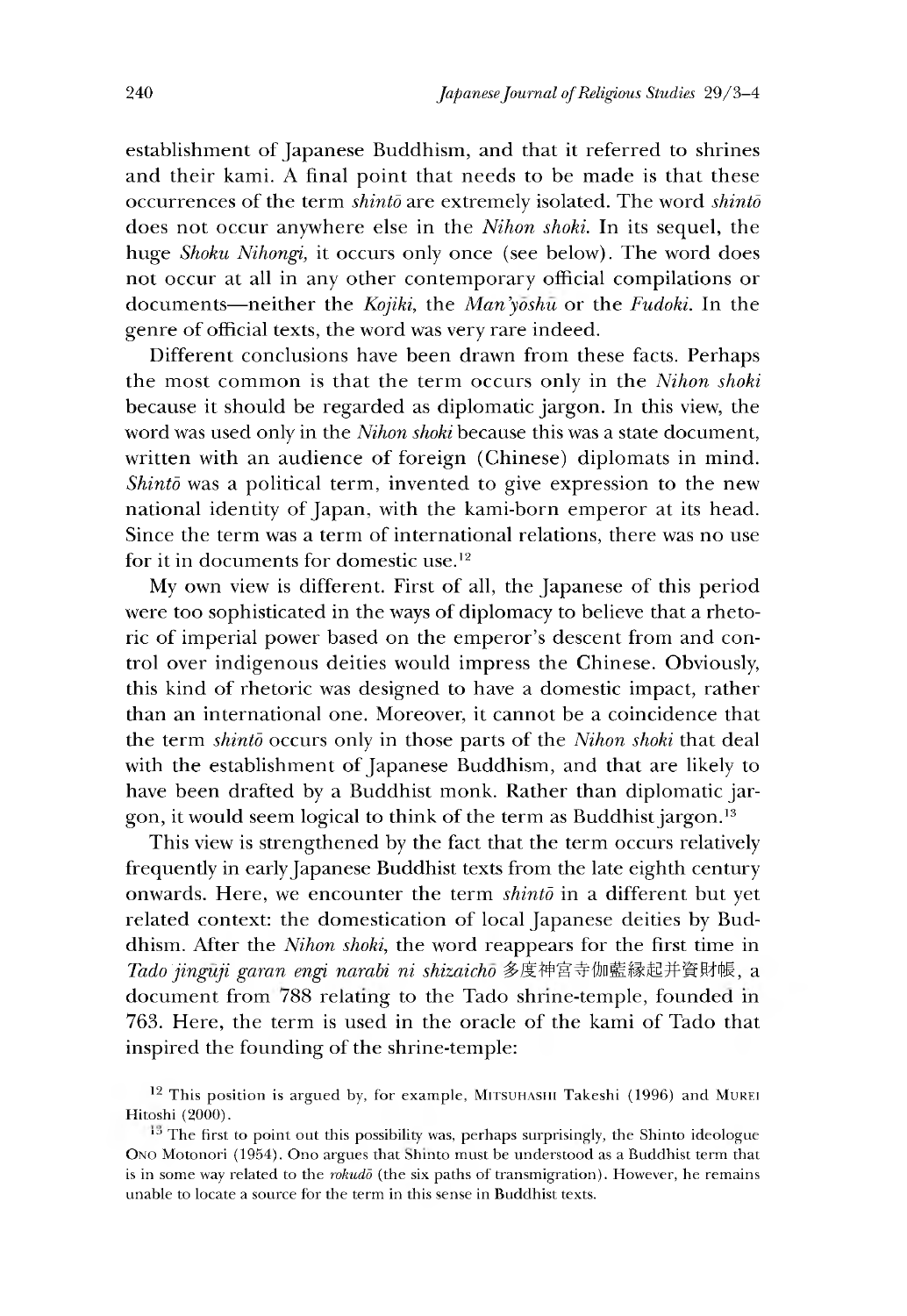At that time, a certain person became possessed by the deity and said: "I am the kami of Tado. I have created evil karma through many kalpas, and received the karmic retribution of *shintō.*" (ZGR 27 ge p. 350)

Another early occurrence of the term in a similar context is in the biography of Saichō, the patriarch of Japanese Tendai Buddhism. Here we read that this Great Master climbed the mountain of Kaharu 賀春 and "warmly saved the *shintd"* who dwelt there. This proves, we are told, that the power of his goodness and his mercy extended everywhere, even "beyond his four obligations" as a monk *(shion no hoka*) 四恩之外).14

As was pointed out already by Kono Seizo before the war (and in more detail by Tsuda Sōkichi just after the war), the term *shintō* here appears to mean little more than "kami," or perhaps "the state of being a kami."<sup>15</sup> It is applied especially to troublesome kami, kami who obstruct Buddhism or otherwise need Buddhist help. Here we are reminded of Emperor Kotoku's troubles with the *shinto* of Ikukunidama. It is tempting to see this instance of the term in the same light as these slightly later Buddhist examples. (The example where *shintō* is used to gloss *kannagara*, on the other hand, cannot be explained in this way.)<sup>16</sup>

Recently, the Chinese origin of the term in this sense has been pointed out by Yoshida Kazuhiko (1996). Yoshida focuses on *Tado jinguji garan engi narabi ni shizaicho* and points out that the vocabulary and the reasoning in this document are patterned closely after Chinese examples. This is a spectacular challenge to a long history of research into the relations between Buddhism and the kami in Japan. Scholars have always assumed that the phenomenon of domesticating the kami by Buddhist means constituted a clear departure from Chinese Buddhism, and was a core element of the Japanization of Buddhism. Yosnida, however, points to a whole list of passages in *Gaosengzhuan* 高僧伝 and *Xu gaosengzhuan* 続高僧伝 (collections of biographies of

14 *Eizan Daishi den* 叡山大師伝, ZGR 8, ge, p. 471. The four obligations are towards one's parents, the sentient beings, the king, and the Three Treasures of Buddhism. Earlier, Saicho had founded a shrine temple on this mountain in Kyushu on his way to China, and he had enjoyed the protection of this kami on his travels.

<sup>15</sup> Kōno Seizō 1924, p. 204; Tsuda Sōkichi 1949, p. 3.

<sup>16</sup> It must be mentioned here that already in the Edo period, many scholars looked upon this passage with suspicion and suggested that this note may have originated as a gloss that later ended up in the main text through the process of copying. Opinions are still divided over this question; but the Kitano manuscript shows that if the passage strayed into the text in this manner, this must have happened by the early Insei period (late eleventh century). See Mitsuhashi 1996, p. 102.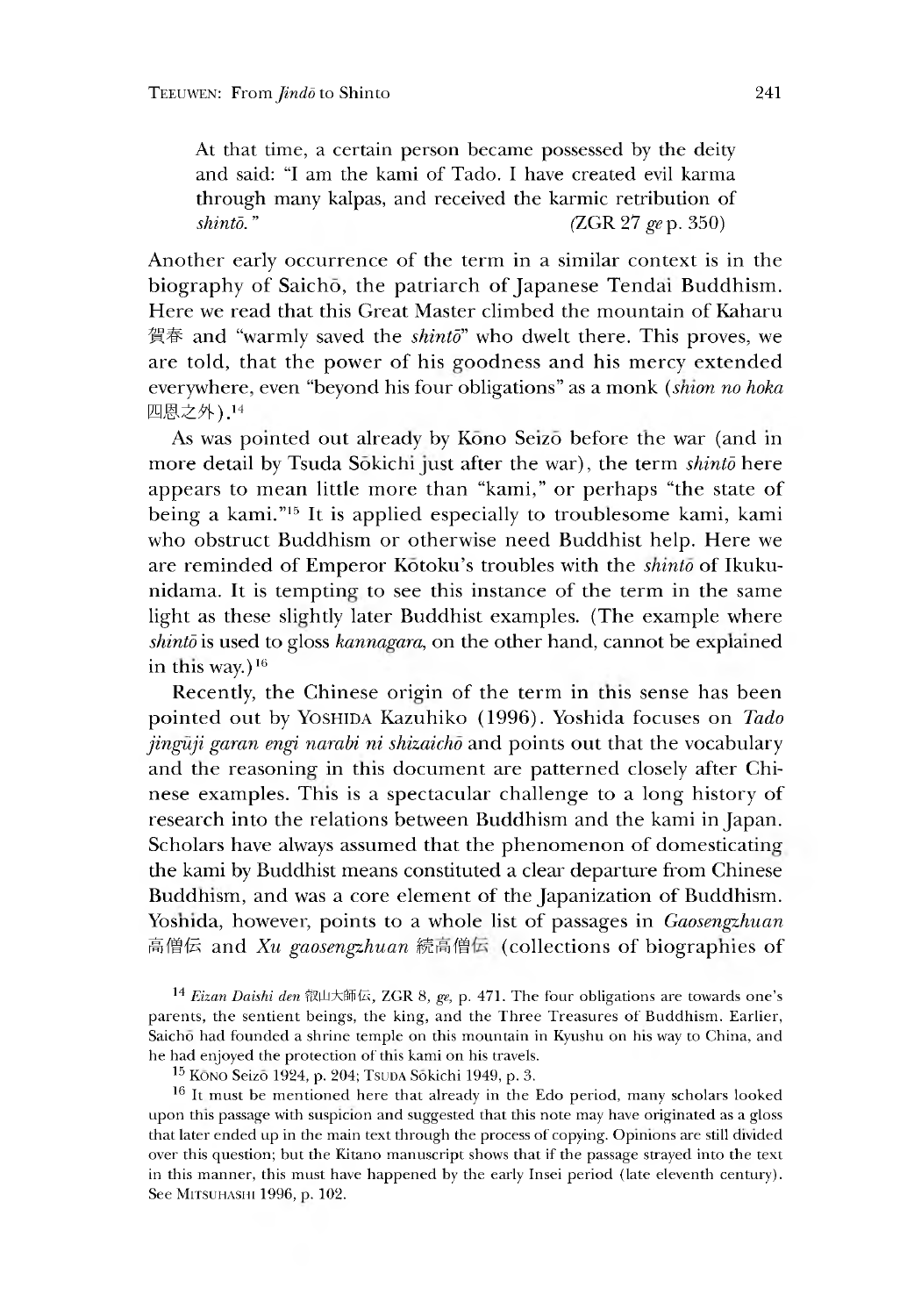eminent Chinese monks), where the term *shendao* is used in exactly the sense of "non-Buddhist deities who obstruct Buddhism, or deities who are domesticated by Buddhist monks." Phrases such as "receiving the karmic retribution of *shintd"* stem directly from these sources.

It was argued by Tsuda Sokichi already in 1950 that at least the first of these biographies, the *Gaosengzhuan* (519),was used as reference material for the editing of the *Nihon shoki*'s account of the introduction of Buddhism to Japan.17 When we now find that the same source was used in documents explaining the Buddhist domestication of the kami, we can hardly conclude otherwise than that *shintd* was, indeed, a Buddhist term, adopted in Japan from Buddhist sources such as the *Goasengzhuan.*

When we arrive at this conclusion, we also have to reconsider the received reading *shintd.* No glosses give us clear information about the original reading of the term; we encounter the first *furigana* only in a Chinese tale recorded in *Konjaku monogatarishu* 今昔物語集 (early twelfth century), where we read about an old lady who was so "deeply deluded" that she "served the *jindd* and did not believe in the Three Treasures.<sup>"18</sup> Here, the character combination is read in the *go'on* form one would expect of a Buddhist term. Also, the context is very similar to that in the *Nihon shoki*, in that jindo derives its meaning from its opposition to Buddhism. In the *Nihon shoki,* most editions read 神道 as *kami no michi,* parallel to *hotoke no minori* for 仏法,the "Buddhist Dharma," in the same passages;19 when we understand *hotoke no minori* to be the ^n-readine of *buppo,* it is logical to conclude that *kami no michi* is the corresponding *kun*-reading of *jindo*.

In fact, the reading *shintd* appears in the sources for the first time only in the early fifteenth century. In 1419, when the Tendai monk Ryohen 良遍 lectured on the *Nihon shoki*, he commented on the word as follows:

On the term 神道: we do not read this *jindo* but *shinto*, without voicing, to indicate its straightforward character *(sugu naru gi* 直ナル義). Straightforward means that it is just as it is *(ari no* mama 有/任).<sup>20</sup>

Tsuda 1950, vol.2, pp. 93 ff; cf. also Inoue 1961 pp. 229-30. Yoshida (1996, pp. 244-45) adds that Dōji, whom Inoue suggests is the author of the passages relating to the introduction of Buddhism in the *Nihon shoki*, studied at Ximing-si 西明寺 in Chang'an, the temple where Daoxuan 道宣 (596-667) had compiled the *Xu gaosengzhuan*.

18 NKBT 23, *Konjaku monogatarishu 2,* p. 124.

<sup>19</sup> The Kitano manuscript (late eleventh century) has a katakana *no* between 神 and 道; other early manuscripts give no indications for the reading (MITSUHASHI 1996, pp. 110-11).

20 This is pointed out by Mitsuhashi 1996, p. 112. The source is *Nihon shoki kan daiichi kikigaki* 日本書紀巻第一聞書,ST, vol. Tendai Shinto jo, p. 517.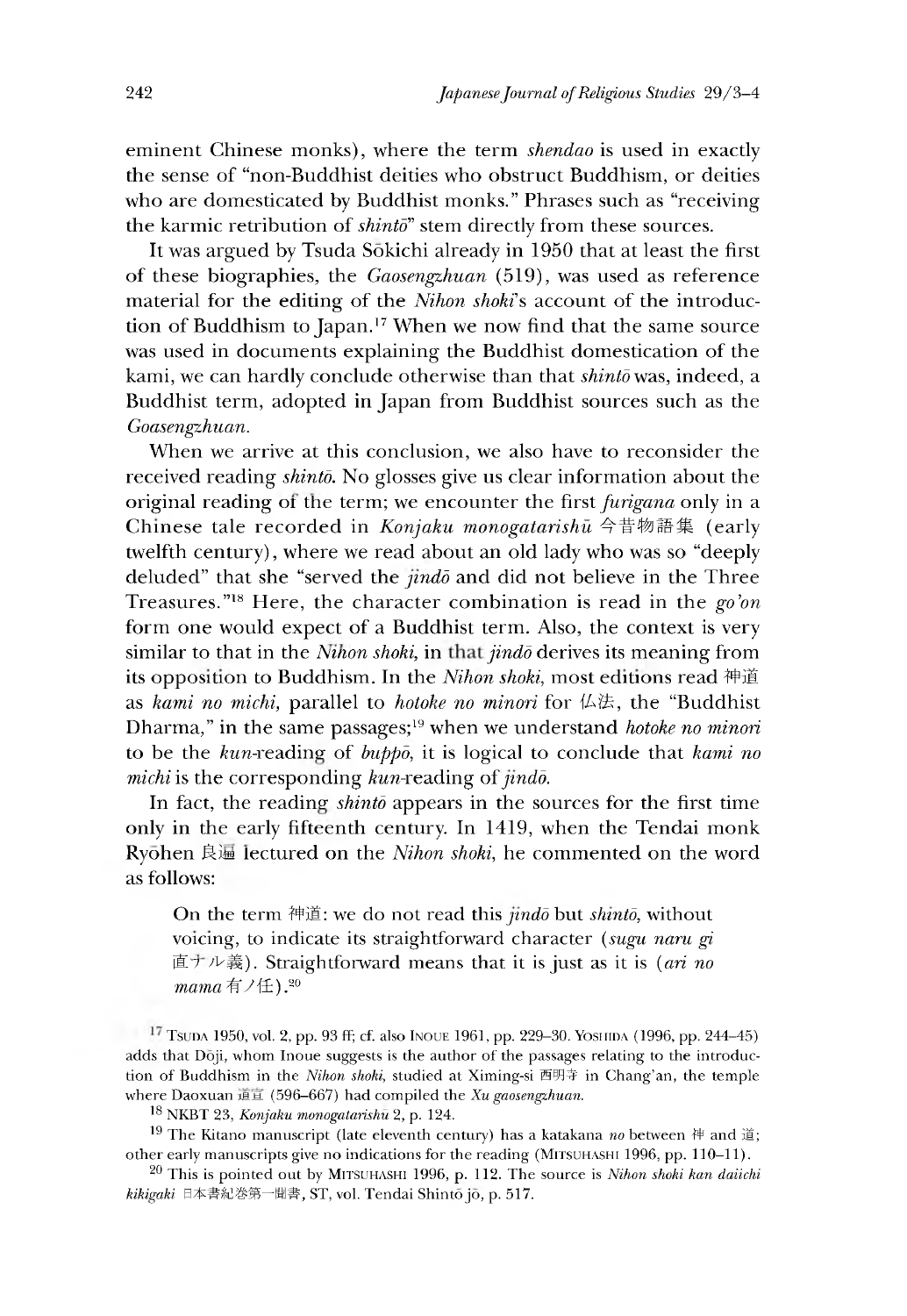Here, the term has already become a concept, linked closely to ideas of original enlightenment, as we shall see below. The change from *jindd* to *shintd,* then, may serve as a symbol for the final transformation of the term from a word to a concept. For this reason, I shall from here on read the term as *jindo*; the same reading must be applied retrospectively to all passages quoted so far.

# *Jindd*

When we regard *jindo* as a Buddhist term for non-Buddhist deities, this offers a natural explanation for the fact that the word was seldom used in an official context. The word carried negative, or at least Buddhist connotations. Rather than *jindō*, *jingi* 神祇 commended itself as the official term for shrine deities in Sinified prose. In contrast to *jindō, jingi* (Ch. *shenqi*) was widely used as a term for "the gods of heaven and earth" in the Chinese classics, from the *Book of Odes* and the *Book of Documents* to the *Analects of Confucius,* and thus had the right antecedents for use as an official term. This explains, for example, why kami matters were regulated by *jingi-ryo* (kami law) and supervised by the *jingi-kan* (the kami council), and not by *jindo-ryo* or by a  $jind\bar{o}$ -kan.

When we take a closer look at the occurrences of *jindo* listed by Murei, we notice that the term was in the Nara and Heian periods almost exclusively used in the meaning "the authority, power, activities, or deeds of kami," as argued already by Tsuda Sokichi. If we were to translate the term, in most cases "the realm of the kami" suggests itself most strongly. In some cases, this realm is placed in clear contrast to Buddhism; in others, this is not so clear—or, at least, not explicit.

It is not hard to find examples where *jindo* is contrasted to, or supplements Buddhism. In 829, the kami Wakasahiko announced that he wished to "be delivered from [the realm of] *jindo* by taking refuge in the Buddhist Dharma."<sup>21</sup> In 836, Emperor Ninmyo dispatched monks to the provinces to read the *Lotus Sutra* at a ranee of shrines in order to "turn bad fortune into good," explaining in an imperial pronouncement that "serving the *jindo* is no equal to the power of the One Vehicle."<sup>22</sup> In 859, the monk Eryo 恵亮 of Enryaku-ji petitioned for two annual ordinands who were to read specified sutras for the kami of Kamo and Kasuga. In arguing for these appointments, Eryo identified the kami as "expedient aspects" (gon 権) or "traces" (suijaku 垂迹) of the Buddha, and stated that "the *jindo* cuts through troubles solely by

 $21$  *Ruijū kokushi,* entry Tencho  $6/3/16$ . SZKT 6, p. 260.

<sup>22</sup> *Shoku Nihon koki,* entry Jowa 3/11/1. SZKT vol.6 ,1st series, p. 59.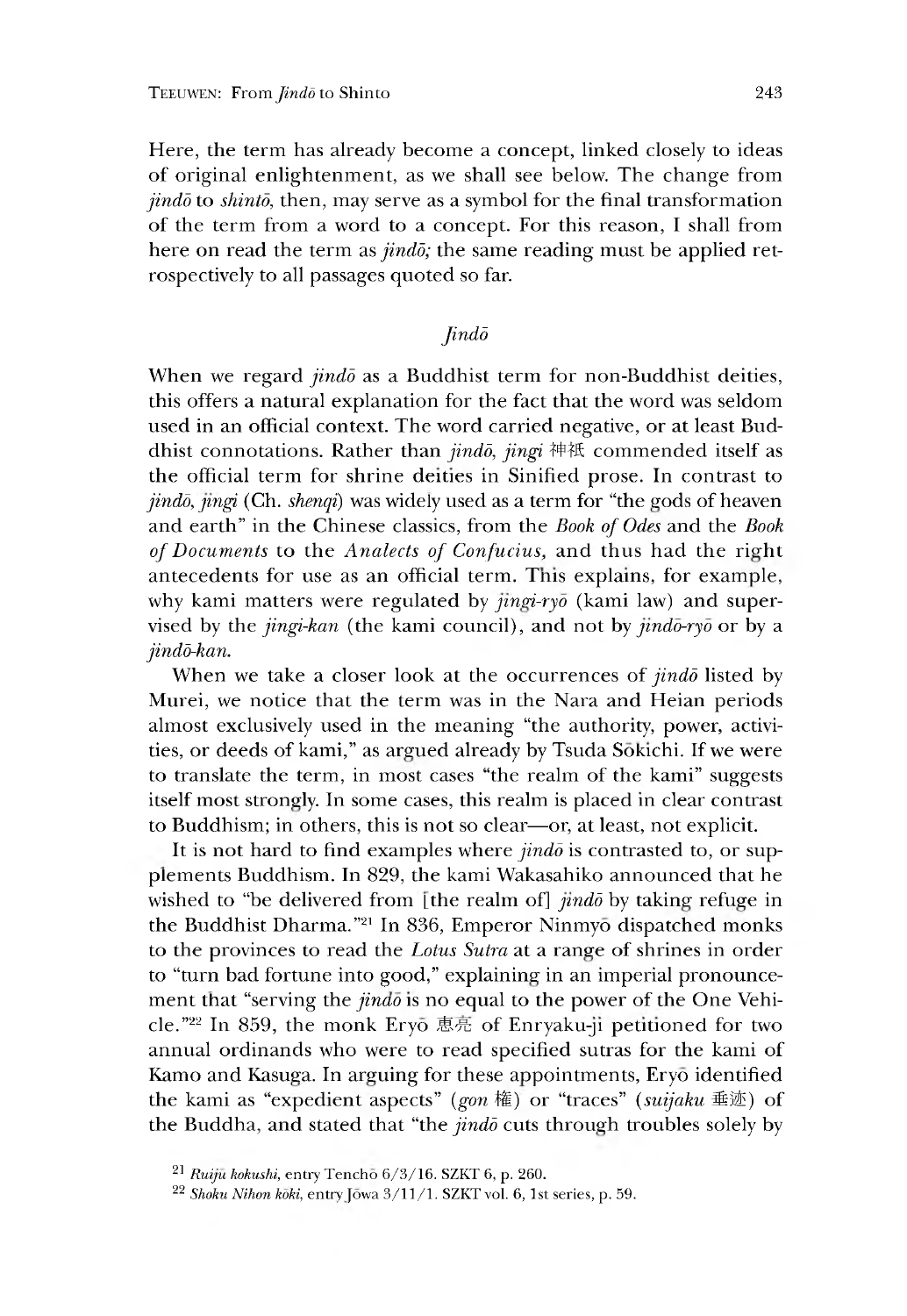relying on the sword of wisdom [of the Buddha who] subdues and controls [evil]."23 Here, the "sword of wisdom" stands for the power of Buddhism, and the implication is that the services of the annual ordinands Eryo asked for would improve the powers of the kami of Kamo and Kasuga. In 1065,when Enryaku-ji monks read the *Ninndkyd* at the Kamo shrine to remedy a drought, a little snake appeared and spit out some water, causing a shower of rain to fall. Our source, the Buddhist history *Fuso ryakki* 扶桑略記, comments: "We praise the power of the Buddhist Dharma, and the mysterious responsiveness *(mydkan 冥感*、of the *jindo*.<sup>724</sup> Finally, *jindo* occurs as a category of poetry in *Gorihoshu* 江吏部集,a compilation of Chinese verse by Oe no Masahira (952-1012). Here, *jindō* is used in contradistinction to the category of "Buddhist" teachings" (shakkyō 釈教).  $25$ 

In rare cases, *jindo* is contrasted to the human rather than the Buddhist realm. In 828, for example, Emperor Junna gave orders to enquire of the kami of Kitayama whether the current floods were due to "recurrent flaws in our government, or damage caused by the *jindd.^26* More often, the word was used on its own, as a rare synonym for the more common *jingi.* A telling example is the one occurrence of the term in the *Shoku Nihongi,* the voluminous sequel to the *Nihon shoki.* In 782, Emperor Kanmu was in mourning, and therefore unable to carry out shrine rituals; this caused so much trouble that the Minister of the Right addressed the emperor as follows:

The Great Deity of Ise and [the deities of] all shrines all cause calamities.... There is a good reason why "one should not deny the existence of the *jindo*. "We pray thee, lay aside the narrow filial piety of [Confucius's two filial disciples] Zeng [Shen] and Min [Sun], and accept the [worship of] shrines as your gravest duty. Put aside your evil-boding mourning, and dedicate yourself to the *jingi.21*

# Here, "one should not deny the existence of the *jindo*" (神道難誣) appears to be a set expression; I encountered it in Gan Bao's intro-

<sup>23</sup> Nihon sandai jitsuroku, entry Jōgan 1/8/28. SZKT 4, p. 37. "Subdue and control" translates *ckdgyo 調御*,an epitheton of the Buddha "who brings the passions of man under control as a master does a wild elephant or horse."

<sup>25</sup> In the case of *waka* poetry, the practice of including a separate section of *kami* poems was first adopted in the imperial compilation *Senzai wakashu* 千載和歌集 (1188), with a slightly earlier precedent in the private *Zoku shika wakashu* 続詞花和歌集 (after 1165). Both these collections use *jingi* rather than *jindō* to denote this category.

26 *Ruiju kokushi* entry Tencho 5/8/24. SZKT 5, pp. 92-93.

27 *Shoku Nihongi* 37, entry Enryaku 1/7/29. SNKBT 16, *Shoku Nihongi* 5, pp. 246-47. My understanding of this passage is quite different from Kuroda's; see KURODA 1981, p. 9.

*<sup>24</sup> Fuso ryakki* 29, entry Kohei 8/5/21. SZKT 12, pp. 301-2.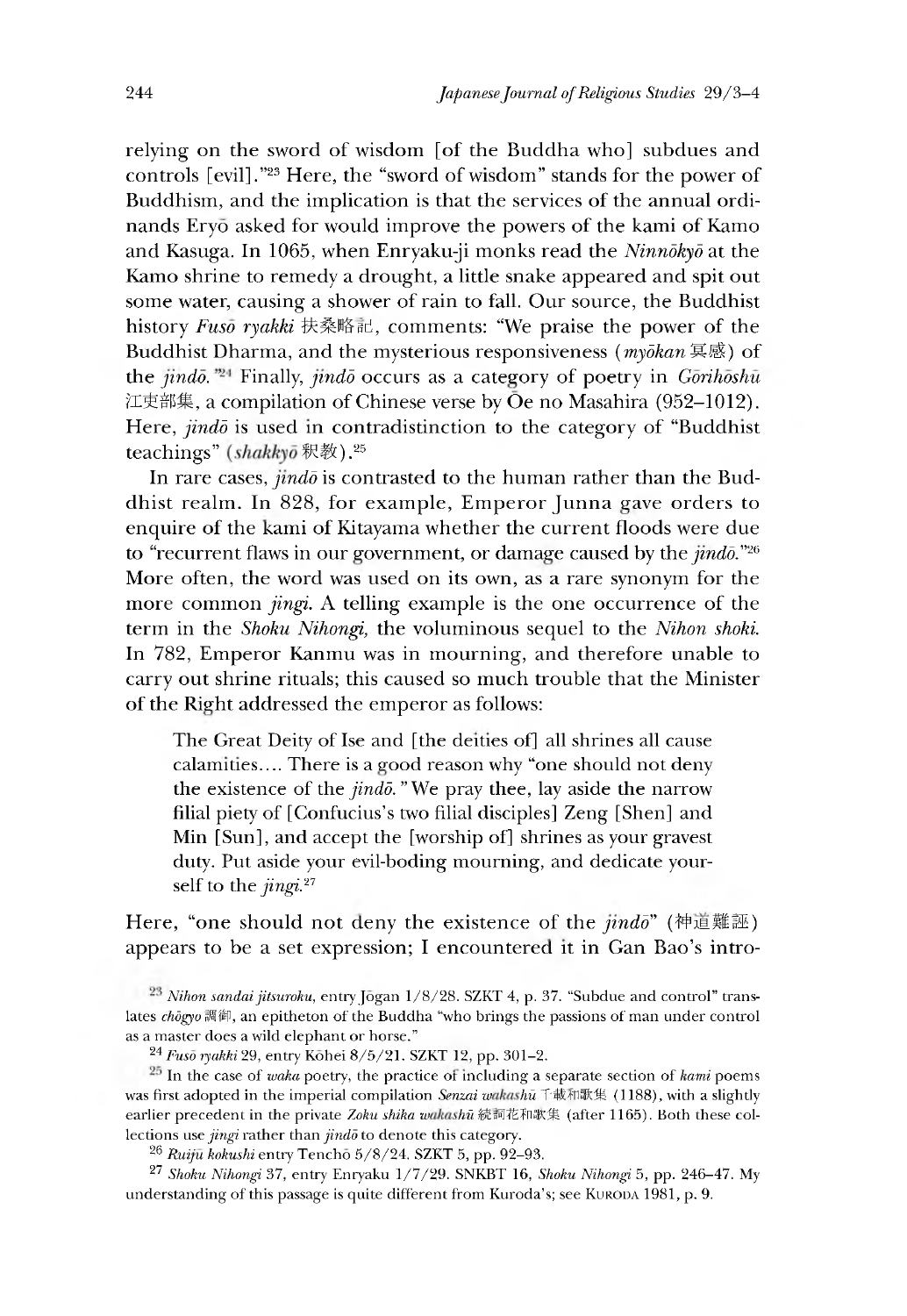duction to his collection of ghost stories, the *Soushen ji* 搜神記 (early fourth century), as quoted in *Jinshu* 晋書 (635), the dynastic history of the Jin dynasty.28 Here, the term derives from a non-Buddhist context, and compares the Japanese kami to the ghosts that feature in Chinese tales of the supernatural. *Jindd* is here used as a stylistic flourish taken from Chinese literature; revealingly, the Minister of the Right reverts to *jingi* when he chooses his own words.

In some cases, *jindd* similarly means kami, without a clear Buddhist angle. In 816, Emperor Saga declared that "revering the *jindo*" (敬神道) is necessary to secure an abundant harvest.<sup>29</sup> In 848, Emperor Ninmyo stated that the "propitious signs displayed by the *jindd"* (神道効禎) show that the divine realm is responding to the court's benevolent rule.30 In this sense, the term also made some inroads into court diaries. Murei lists four occurrences in *Shovuki* 小右記, the diary of Fujiwara no Sanesuke (957–1046), and two in *Shunki* 春記, by Fujiwara no Sukefusa (1007-1057). Most of these entries deal with questions about shrine rituals and ritual taboos connected with them. In one entry, Sanesuke faces the question of whether the making of offerings to Inari is to be performed as offerings to the *jindo*; if so, persons polluted by mourning cannot attend.31 In another, he records how *kanpaku* Michinaga ordered his son Norimichi to present offerings at the Oharano Shrine in the name of the clan, in spite of Norimichi's protest that he was ritually polluted through the presence of a pregnant woman in his household. Sanesuke wonders: "[Norimichi] obeyed the orders of the *kanpaku*, but what will the *jindo* say?"<sup>32</sup>

The first author to take the term into use regularly, however, appears to have been Oe no Masafusa (1041-1111). Murei lists no less than nine passages by Masafusa including the term. One of these passages is an *engi,* explaining the origin of the practice of "ceaseless *nenbutsu*" at Iwashimizu Hachimangu. Here, Masafusa explains the relationship between Buddhism and the *jindo* as follows:

*Jinshu* 82, *Gan Bao zhuan* 干宝伝 reads:足以明神道之不評也. De Woskin and Crump (1996, p. xxvii) translate this as "it is enough to make clear that the spirit world is not a lie." This reference is not mentioned in the SNKBT annotation to the *Shoku Nihongi,* which strangely argues that means "to defile" *(kegasu).* I found this source through an example quoted in *Hanyu Dacidian,* entry *shendao.* Morohashi's *Daikanwa jiten* (35542.51) also quotes the expression *fushin no togame* 誣神咎, "punishment for denying the existence of the gods," from *Hou Hanshu,* a history of the Later Han by Fan Ye (398-446).

<sup>29</sup> *Ruiju kokushi* entry Konin 7/7/20. SZKT 5, p. 91.

<sup>30</sup> *Shoku Nihon koki* entry Jowa 15/6/5. SZKT 1-6, p. 212.

<sup>31</sup> *Shoyuki* entry Chogen 1 (1028)/12/20. DNK, vol. *Shoyuki* 8 p. 116.

<sup>32</sup> *Shoyuki* entry Kannin 3 (1019)/2/2 (3?). DNK vol. *Shoyuki* 5, p. 114. I wish to thank Mitsuhashi Tadashi for his help in interpreting this passage.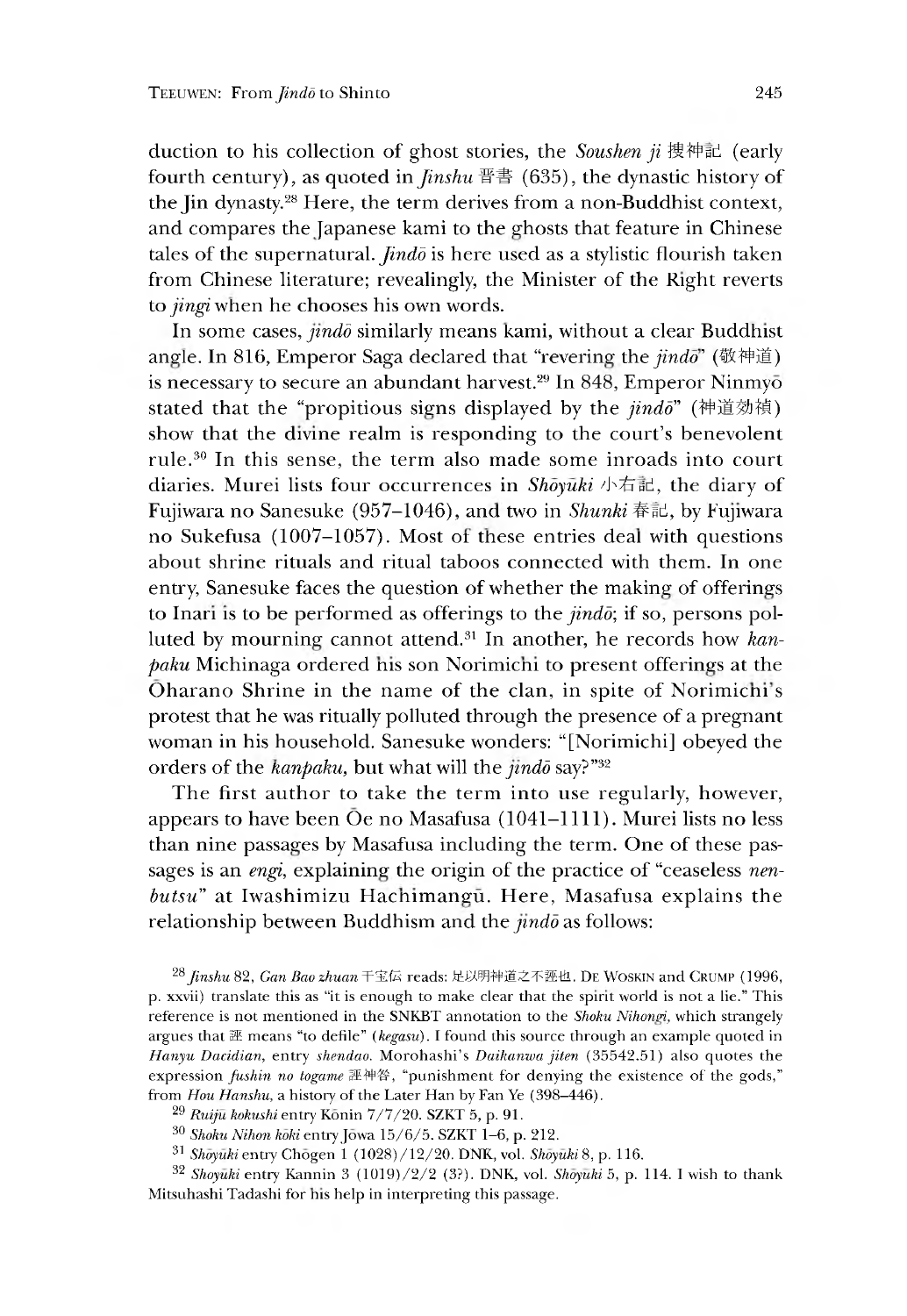In truth, the moon of the presence of original enlightenment illuminates the Lotus Seat in the state of Buddhahood; but the sun, who dims its brightness and mingles with the dust, descends to the assembled shrines in the [form of] *jindd*. 33

Ihis passage is one of the earliest explicit statements of the doctrine of *honji suijaku* 本地垂迹,w hich identifies kami as "traces" *(suijaku)* of Buddhist "originals"  $(honji)$ .<sup>34</sup> It was in the eleventh century that this doctrine, which in Japan can be traced back to Eryō's request for kami ordinands quoted above, began to be applied to individual kami. Oe no Masafusa played a central role in this development; particular *honji* for the kami of Ise, Kumano, Kamo, Matsuo, Inari, Kasuga, Sumiyoshi, Hie, Gion, Kitano, and Aso all appear for the first time in Masafusa's writings.35 All but one of these *honji* are mentioned in ritual texts, often intentions (keibyaku 啓白, ganmon 願文) read when offering scriptures, Buddhist images, or other Buddhist objects to kami. The other eight occurrences of the term *jindō* quoted by Murei are all from ritual documents of this kind.

With Oe no Masafusa, the term *jindo* became the focus of a new doctrine about the relationship between Buddhism and local deities in Japan: *honji suijaku.* With the spread of *honji suijaku* practice, *jindd* came to be understood as a designation for the local "traces" of distant buddhas, and the word was primarily used in Buddhist writings on Buddnist rituals focusing on these traces. One typical example can be cited from *Nakatomi harae kunge* 中駆訓角率,a twelfth-century text that sets out to clarify the esoteric Buddhist meaning of the Nakatomi purification formula, which by this time had been incorporated in various combinatory rituals. This text systematically looks for correspondences between kami myths, practices, and rituals on the one hand, and esoteric Buddhist doctrine on the other. At the basis of the text's combinatory framework lies the identification of Amaterasu with Dainichi, the definition of Japan as the "Original Land of Dainichi," and an interpretation of the ritual of purification as "a secret technique to extinguish transgressions, to produce good,and to achieve immediate enlightenment." It is in this context that the term *jindd* appears in the text:

Although within and without [the Buddhist teachings] the words are different, [kami and buddhas] are identical as means of salvation. Kami are the spirits of the various buddhas; the bud-

<sup>33</sup> *Iwashimizu fudan nenbutsu engi* 石清水不断念仏縁起, in *Honcho* bunshu 本朝文集 53, Enkyo 2 (1070)/10. SZKT 30, p. 221.

<sup>&</sup>lt;sup>34</sup> On *honji suijaku*, see TEEUWEN and RAMBELLI forthcoming.

<sup>35</sup> See YOSHIHARA Hiroto 1994.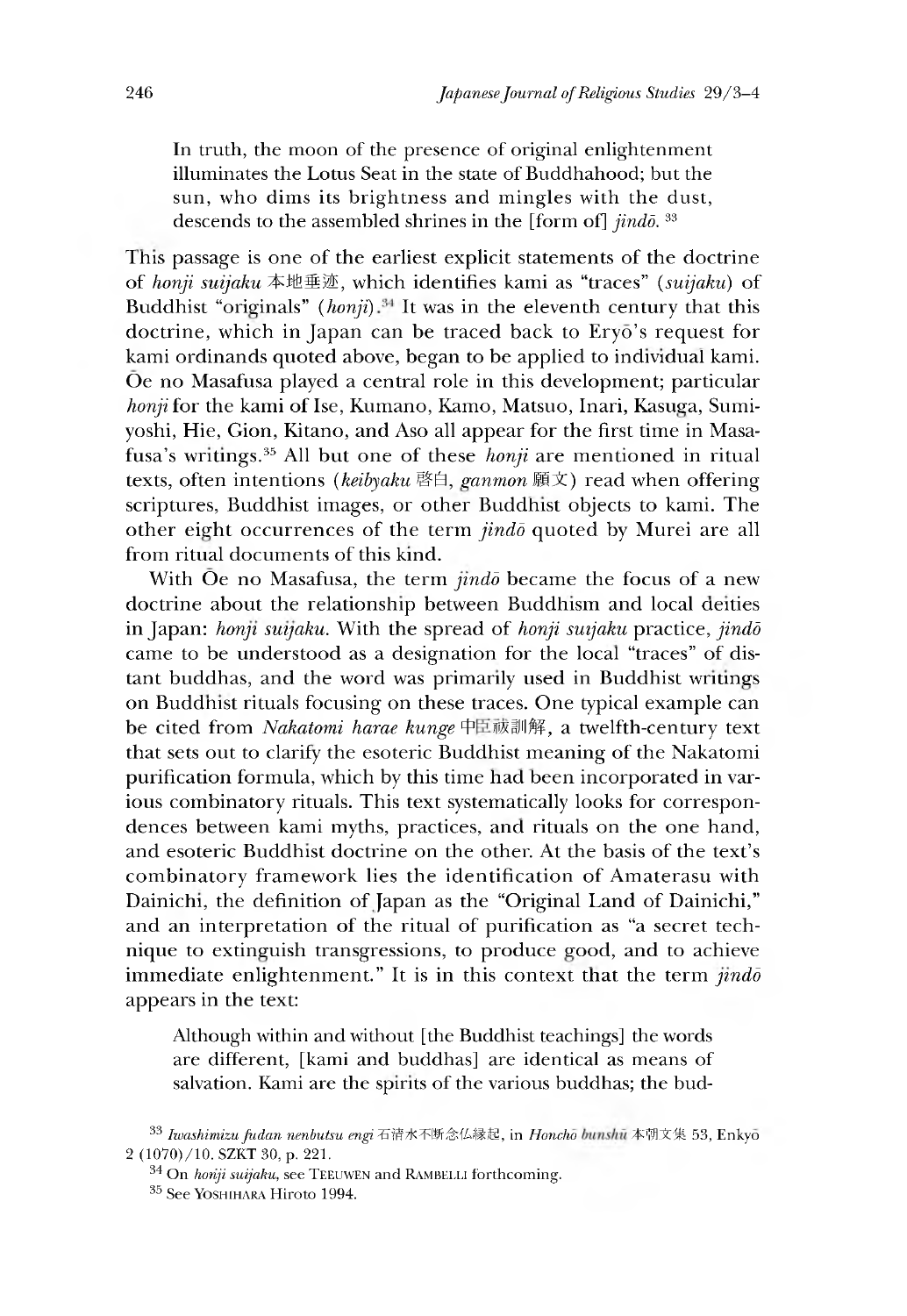dhas constitute the essence of the various kami. Therefore it is written in a sutra: "The buddhas dwell in non-duality, and they always manifest their traces in *the jindd."*

(TEEUWEN and VAN DER VEERE 1998, p. 21)

Here, the *jindd* is presented not only as *a* form, but as *the only* form in which communication with the buddhas is possible in Japan. Because they are "non-dual," the buddhas do not appear in our dualistic world, and the kami are our only channel to the salvation embodied by the buddhas. Moreover, it is worth noting that the term is here used without hesitation in a quotation from a (no doubt imaginary) sutra. In late medieval and early modern times, after the term had developed into a concept, this choice of terminology immediately branded this quotation, and indeed the whole text, as a fake; but in the twelfth century, *jindd* was still naturally understood as a Buddhist term.

Looking back on the development of the term *jindo* in the Nara and Heian periods, I hope to have made a convincing argument for the fact that the term served mainly as a Buddhist alternative to the Confucian/official *jingi.* In the earliest sources, the term often carried a negative connotation: it labeled local deities as non-Buddhist, and therefore as troublesome and in need of Buddhist conversion. Later, when *honji suijaku* became established as a combinatory system, *jindd* came to be used as a technical term for kami in their capacity of *suijaku:* the concrete, local traces of abstract, distant buddhas.

#### *Conceptualization*

In the senses described above, *jindo* can hardly be described as a concept in the sense of Koselleck. *Jindd* referred to concrete beings, "the kami," and changed meaning in parallel with changes in kami practice. Such changes were not propelled by speculations on *jindo* as a concept; rather, the term gradually acquired a customary set of connotations, a characteristic context that defined the associations that the word would give rise to among educated readers: "the kami as Buddhist traces." It did not yet possess the expansive nature of a concept, because it did not propel historical change.

Change, of course, was dramatic in the history of shrines and kami during the latter half of the Heian period. This was the time when the court system of offerings to twenty-two selected shrine-temple complexes came into being, a system that has rightly been described as the foundation without which "Shinto—as described by Kuroda Toshio would never have been born during the Kamakura period" (GRAPARD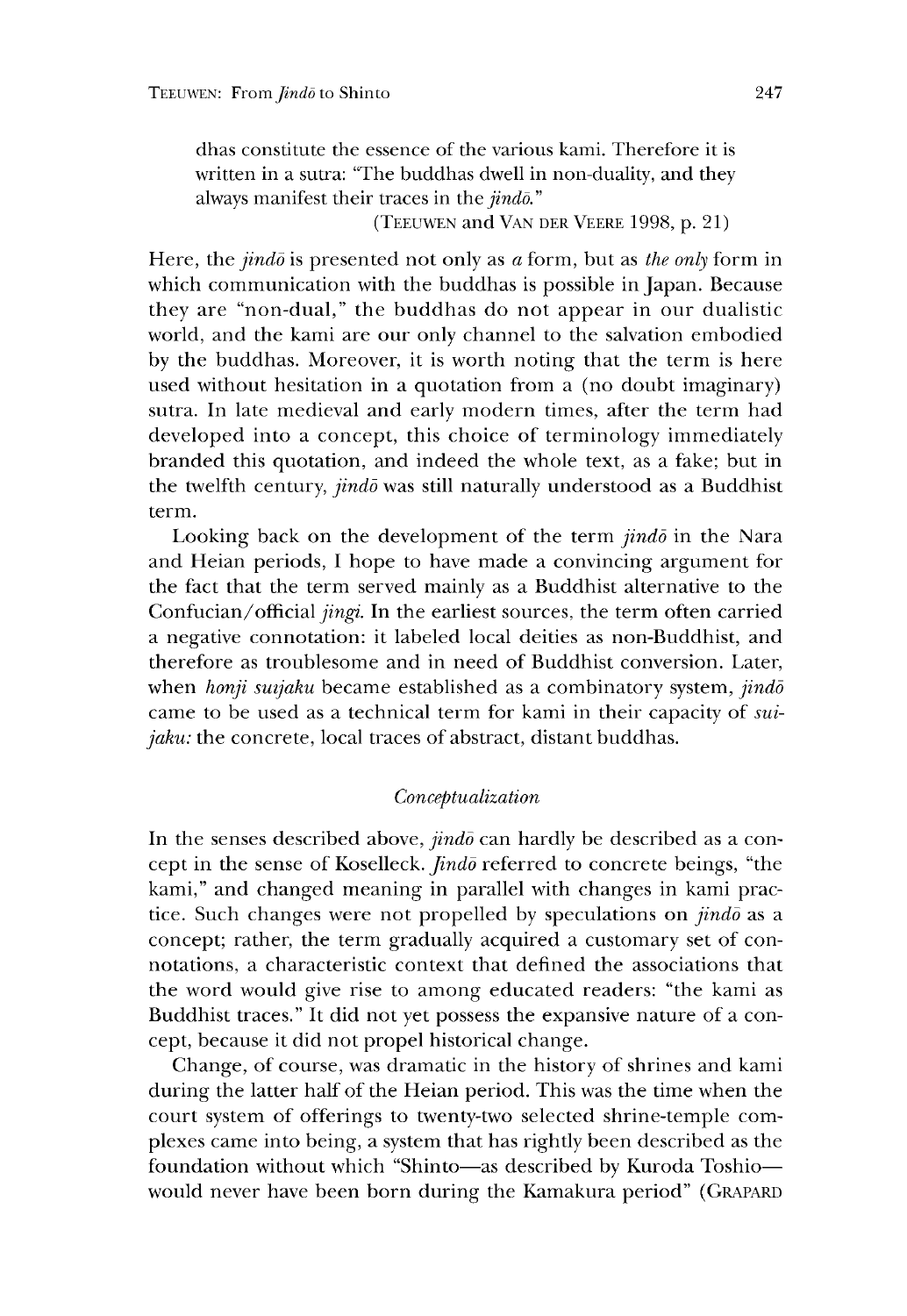1988, p. 249). Also, practice at shrines was utterly transformed in the course of the tenth through twelfth centuries. At the beginning of this period, shrines were almost exclusively sites where clan and court representatives made periodical offerings on a few set days a year. From the late tenth century onwards, however, shrine visits for personal reasons began to become popular in court circles, including the imperial house. This process has been painstakingly described by MITSUHASHI Tadashi (2000, ch. 1), who discerns three stages in the transformation of shrine practice: from participation in clan *matsuri,* first to the sending of offerings (both public and private) to shrines on *matsuri* days, and then to shrine visits and pilgrimages, both on *matsuri* days and, later, also on other days.

Parallel to this, Mitsuhashi traces the transition from a system of *"matsuri* priests," or priests who were appointed shortly before the annual shrine festival and functioned as such only for the duration of the festival, to "shrine priests," who settled near a shrine and served as its permanent priests (MITSUHASHI 1993). The notion of professional shrine priests became feasible first when private shrine visits, pilgrimages, and private donations to shrines had become sufficiently frequent. Even at Kasuga, which was the main clan shrine of the Fujiwara and as such was treated relatively generously by the court, the first permanent shrine priest appears in the sources only in 992, when the *"matsuri* priest" Onakatomi no Tamemoto 大中臣為元 was reappointed as "permanent resident priest"—which he remained until his death in ca.1047.36 Even at Ise, which had been exceptional in the sense that there had been a permanent priest (*negi)* at each of the two main shrines since an unknown date, the number of permanent priests began to rise first in 950, to reach twelve (six at each shrine) by 1002, and sixteen by 1221.

Perhaps the most important factor sustaining the emergence of a permanent priesthood was the donation of lands to shrines, control over tax-free lands *(shoen* 荘園*,mikuriya* 御厨*,misono* 御園) provided a lasting economic base for the establishment of a shrine priesthood. At the same time, small branch shrines were erected on shrine estates, bringing cults of clan deities to areas far away from the old clan lands. These so-called *shoen* shrines were to play a central role in the social organization of village communities (so 惣) from the late Kamakura period onwards; it was around these shrines that the popular shrine cults that we know from late medieval and early modern times first emerged (HAGIWARA 1975).

<sup>36</sup> MITSUHASHI 1993, p. 41. The source is *Nakatomi shashi honin* 中臣社司補任.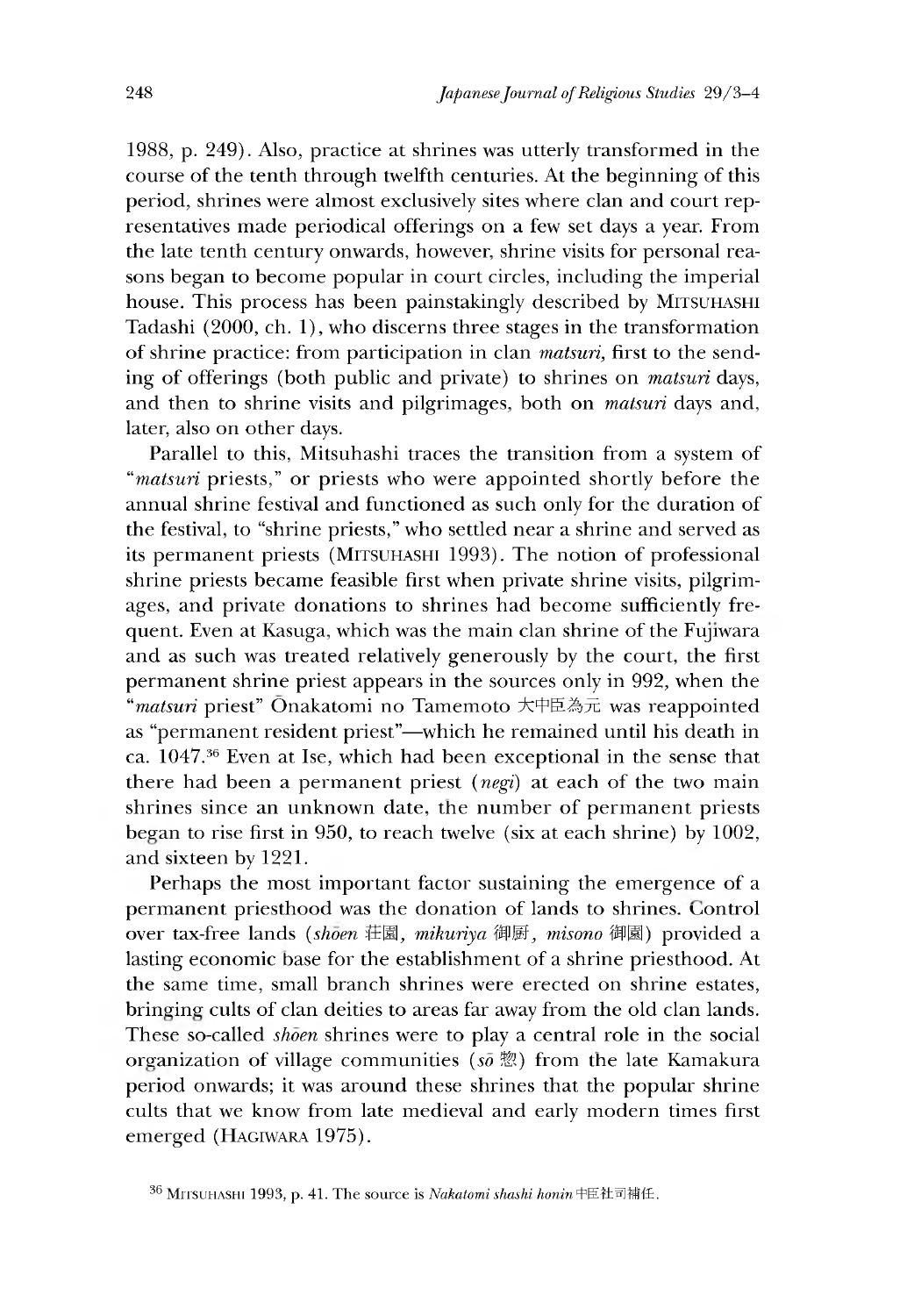It was also in this period that we encounter the first attempts at conceptualizing *jindd.* A first prerequisite for such a conceptualization to take place is that an established group of people adopts a term as a self-designation, and then proceeds to derive its self-identity from it. A striking first example of the use of *jindo* in this sense can be found in *Mitsunokashiwa denki* ニ角柏伝記,a brief *engi-typc* text compiled at an Ise estate that supplied the shrines with "sacred oak" *(mitsu no kashiwa)* timber for ritual use, and that accommodated a shrine-temple complex where Buddhist services *(horaku* 法楽)were performed for the Ise deities. The text is usually dated to 1170 or earlier, but parts of it must have been rephrased or added at a later date. In *Mitsunokashiwa denki* we encounter the following passage:

Court lineages *(kokka)* give priority to rewards and punishments, Buddhist lineages *(bukke)* to compassion, kami lineages *{jindd)* to purity, and lay lineages *(zaike)* to honesty.37

Here, *jindd* occurs in parallel with different kinds of lineages *(ka/ke* 家), and thus refers to a well-defined, self-conscious body of kami priests who have their own function in society, and therefore their own priorities. Here, this function places them between Buddhist and lay lineages, quite in accordance with the understanding of the role of the kami in the *honji suijaku* system.

In this same text, however, we also encounter for the first time a radically different perception of the kami, which turns *honji suijaku* order on its head:

Kami  $\ddot{m}$  is the first transformation of the one  $qi$ , producing life from nothingness. Buddha  $\mathcal{L}$  is enlightenment. Monk 僧 is purity. Sage  $\mathbb{E}$  is the unconditioned. Common  $\mathcal{R}$  is the conditioned. Ultimately, the gods of heaven and earth and all the buddhas are united in the Tathagata of Original Enlightenment, in which the trichiliocosm is one.

(KOKUBUNGAKU KENKYU SHIRYOKAN pp. 364-65)

Here, kami has come to mean something more fundamental than buddha. Suddenly, the term is related to the cosmogony, and defined as the ground for all existence. Also, kami here does not refer to a concrete being, but rather to an abstract principle that existed in pure form at the time of the cosmogony, and that produces life. This new

<sup>&</sup>lt;sup>37</sup> KOKUBUNGAKU KENKYŪ SHIRYŌKAN p. 365. In what at first sight appears to be a close parallel, KURODA (1981, p. 17) claims that in *Ruiju jingi hongen* (by Watarai Ieyuki, q.v.), Shinto "is juxtaposed to *bukke* (Buddhist schools) "; but the term juxtaposed to *bukke* in this text is *shake* 社家 "shrine lineages," not *shintō*. Ieyuki does, however, use *jindō* in a similar way when he describes his own tradition as *jindo* monpū 神道門風, a "*jindo* lineage"; see below.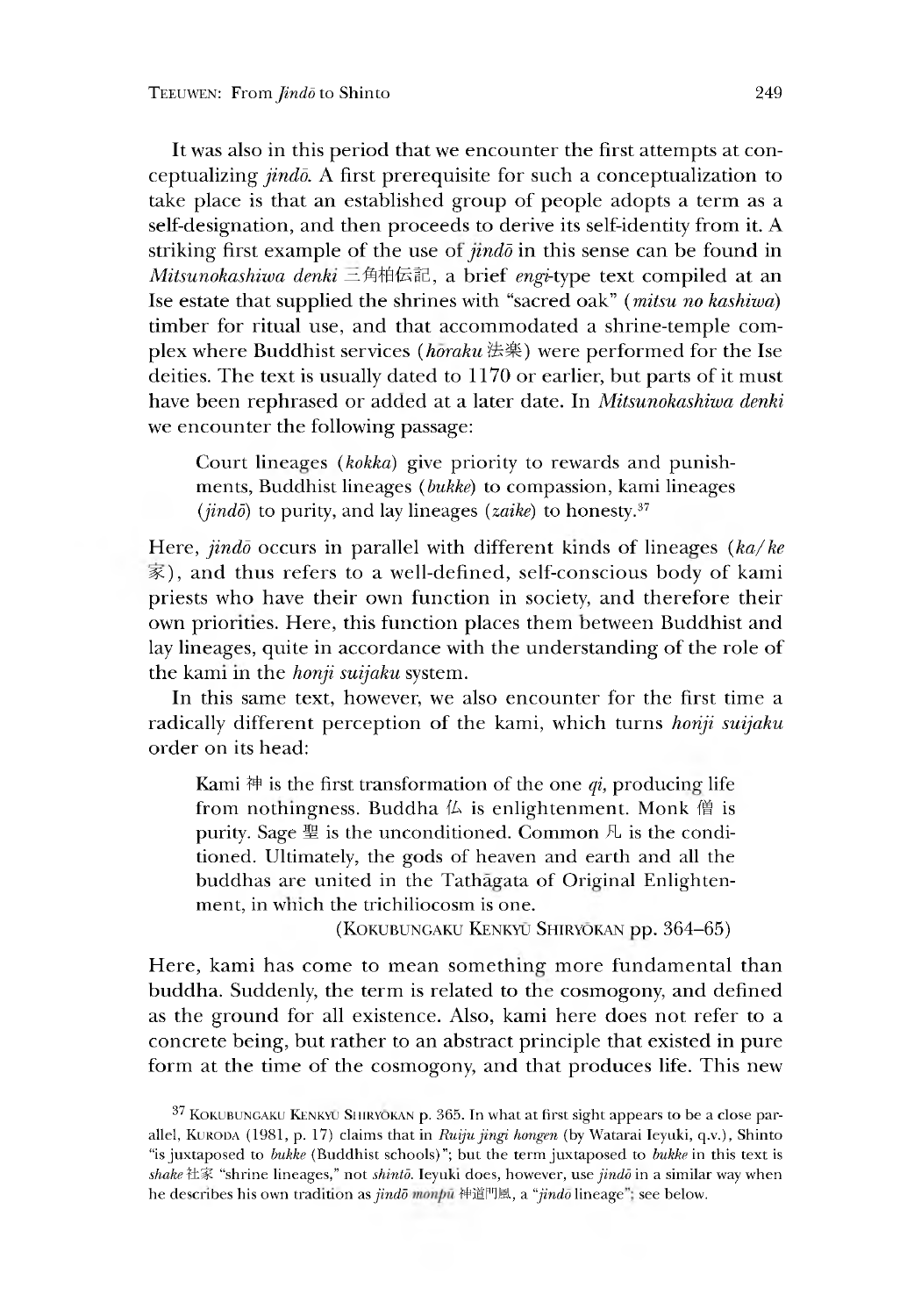definition of kami constituted a radically new, and extremely fertile development in kami theology. The novelty of this new kami concept cannot be overemphasized. We find nothing in earlier sources to foreshadow the sudden appearance of this vision of kami as a cosmological force—and especially not of kami as an abstract concept, rather than a word referring to a named, localized deity.38 Koselleck has pointed out that many concepts take the form of a "collective singular":*Geschichte,* for example, begins to function as a concept when "histories" (in the sense of "stories") are raised to become History—hochstiliert, is Koselleck's untranslatable term (KOSELLECK 1979, pp. 270-77). In the passage quoted here, a similar phenomenon can be observed: plural kami are *hochstiliert* to become a collective singular "Kami." We will encounter more examples of this collective singular below.

Relating to the definition of kami, *Mitsunokashiwa denki* goes on to clarify that there are three categories of kami, corresponding to the three kinds of enlightenment set out in such Mahayana works as the *Daijo kishin ron* 大乗起信論 and *Shaku makaen ron* 釈摩訶衍論:

- 1.The kami of original enlightenment, Amaterasu who dwells at Ise. This kami is the "eternal, unchanging, wondrous body of original, pure presence" (rishō 理性), or "the primordial kami of original enlightenment and original beginning" (hongaku honsho no ganjin 本覚本初之元神).
- 2. Kami of no enlightenment, such as the kami of Izumo. 1 hese kami "lose their mind-kami" even while seeing the Three Treasures and hearing the Sanskrit sounds of the buddhas, and dwell forever in the four evil realms.
- 3. Kami of acquired enlightenment, such as the kami of Iwashimizu and Hirose. Ihese awaken from their delusions after many rebirths thanks to the teachings of the buddhas, and have thus returned to their original enlightenment, but should be distinguished from the kami of the first category.

This categorization would hereafter become a recurrent theme in texts about kami, and was to be repeated again and again in a great variety of contexts right up to the early modern period. It was, of course, on the first of these categories that theological speculation concentrated. In *Mitsunokashiwa denki* this category was limited to Ise; but in the course of the Kamakura period we encounter similar the-

 $38$  In MUREI's list (2000, p. 55 no. 05), one occurrence of the term stands out as a possible exception: a passage from *Denjutsu isshin kaimon* 伝述一心戒文 (ca. 834), where *jindō* appears to be used as a parallel to *kengen* 乾元,"the Yang Origin; the Way of Heaven." However, 神道 here turns out to be a mistake for *kondo* 坤道, "the Ym Dao; the Way of the Earth." See T 74, p. 639.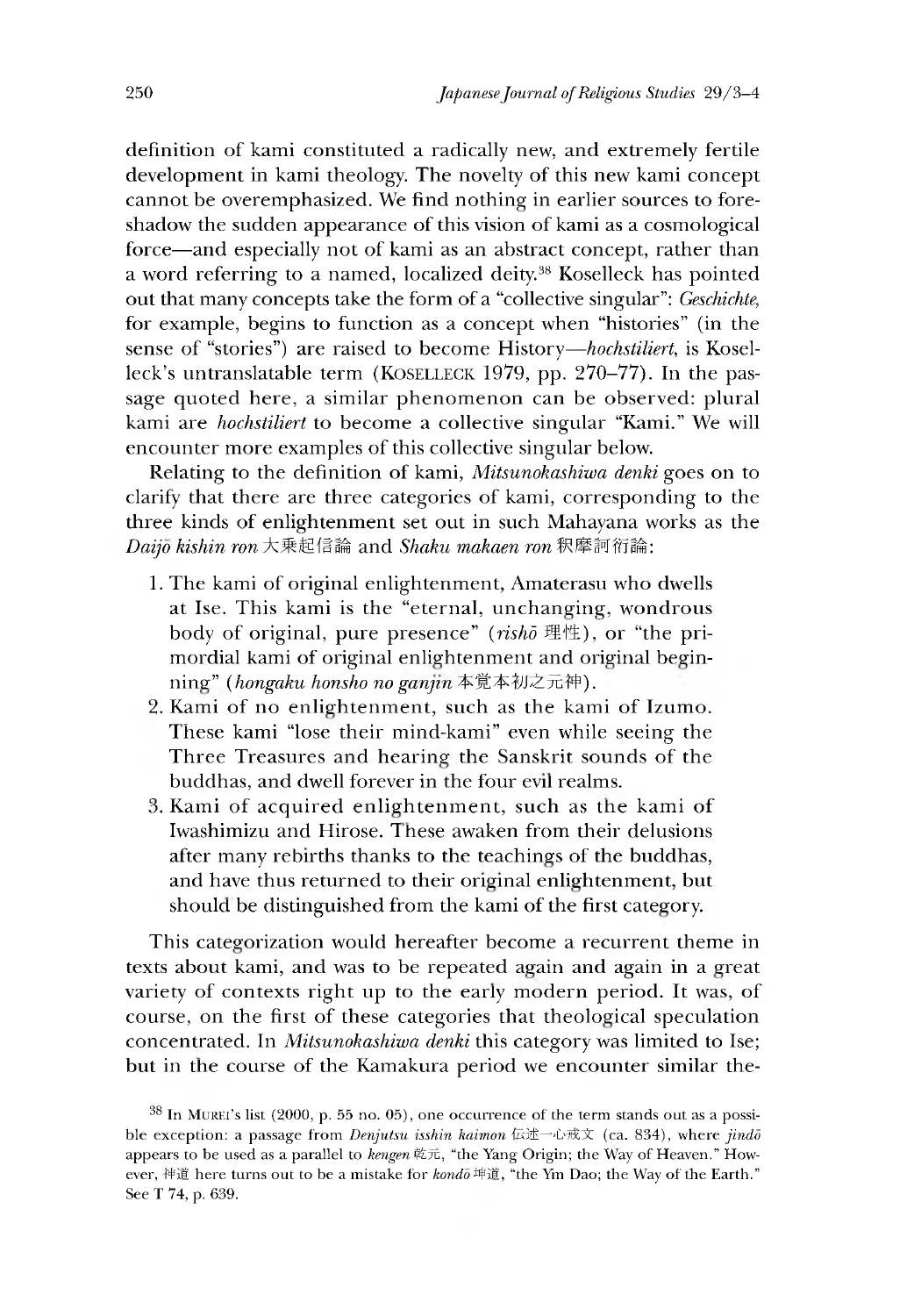ologies also at other places, notably the shrine-temple complexes of Hiei/Hie and Miwa. The category of "kami of original enlightenment" was based on the identification of Amaterasu with Dainichi, and other shrines latched on to this by identifying their kami with Amaterasu. Speculation along these lines, then, developed in the form of speculation on Ise and its deity Amaterasu.

# *Original Enlightenment and Primeval Chaos*

Ihis speculation took two routes. One was through Buddhist channels, by identifying Amaterasu with Dainichi or the Dharma-body, the eternal, unchanging foundation of all existence. Again, we may quote a typical example from *Mitsunokashiwa denki,* occurring just before the passages quoted above:

Kami is the principle of heaven-like changelessness *(tennen fudd no ri* 天然不動之理),identical to the body of Dharma nature. Therefore the kami of emptiness is True Reality *{jisso* 実相),and is called the August Deity of the Great Origin. When it appears, it is called the Shining Imperial Deva. It becomes the sun and the moon, is suspended eternally and never falls. It becomes kami and it becomes emperor, it is eternal and never changes. For [the liberation] of the sentient beings from karma, it has set up a Precious Foundation on the sacred rock *(iwasaka* 磐境) of Mount Sumeru, and illuminates the Three Worlds, bringing benefits to the myriad things. Therefore it is called "the August One Who Illuminates All" [an honorary title of Dainichi] or Ohirume [another name for Amaterasu]. Since it descended to the Middle Land of Abundant Reed Plains (Japan), we call it by the name of, and describe its forms as "the Two Imperial Heaven-Shining Great Kami." (KOKUBUNGAKU KENKYU SHIRYOKAN p. 364)

1 his passage uses the association between Dainichi and Amaterasu to construe a non-personal, abstract concept of kami, identical to such terms for the Absolute as Dharma nature, True Reality, or the Great Origin. Ihis "kamified" Absolute is then pulled down to a specific location, in this instance Ise, where it appears in the form of a "Precious Foundation" built on the indestructible bedrock of Mount Sumeru—a description of Ise inspired by ancient *norito*, where the shrines are said to be "set upon the bedrock beneath the plain of Yamada in Watarai."39 In this way, the Ise shrines are transformed into a site of

<sup>&</sup>lt;sup>39</sup> *Engishiki* (927) Book 8; F.G. BOCK 1972, vol. II, p. 95.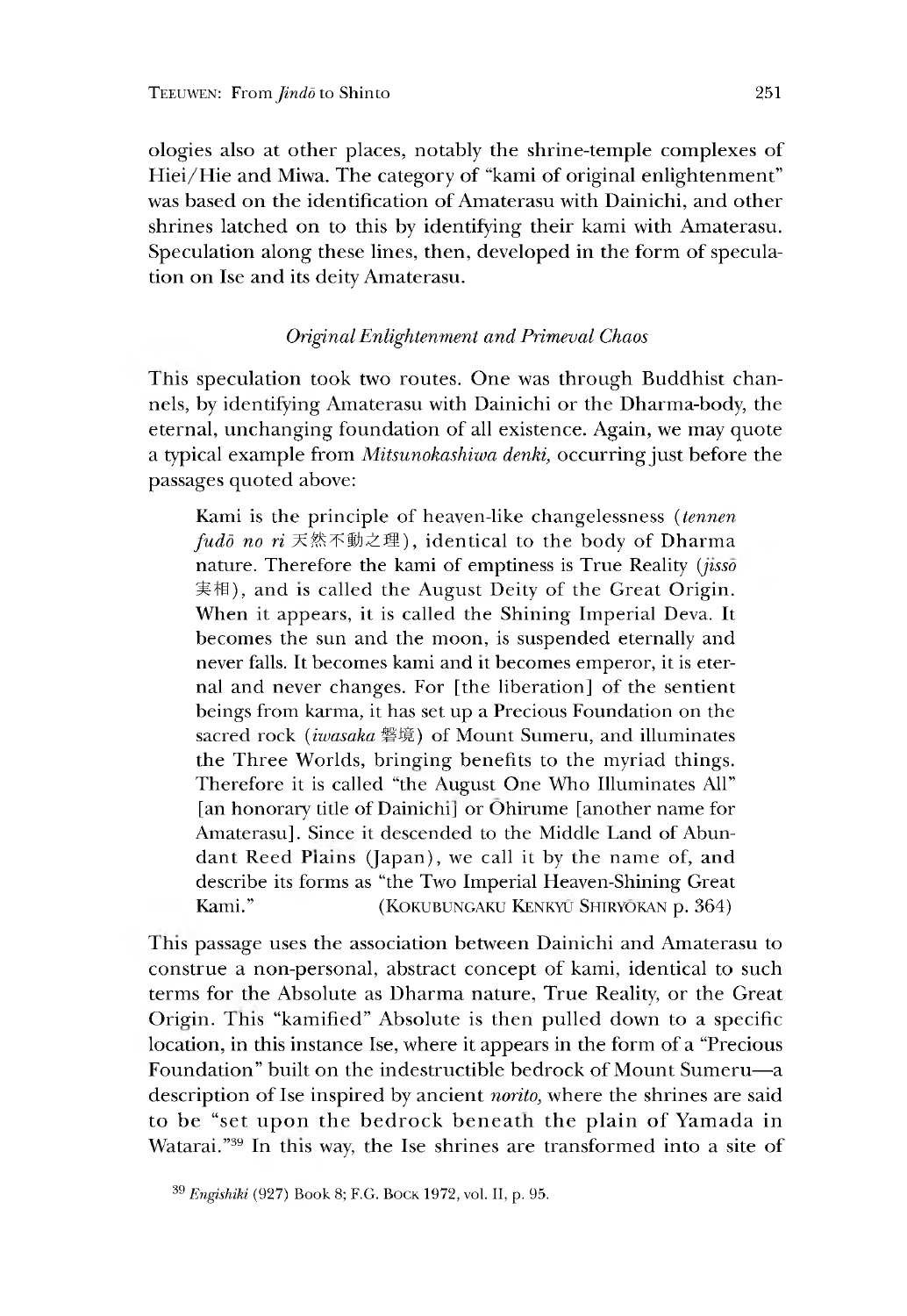cosmic dimensions, linked directly both to the undifferentiated Absolute, and to the creation of the differentiated world, of which it forms the sacred center. Ise is the place where the Absolute touches our world, and where it dispenses benefits directly to the sentient beings. It does this in the form of kami—a term that no longer refers only to the concrete "traces" of transcendent buddhas, but that has acquired a supreme transcendent quality of its own.

The interpretation of kami as something original, primeval, and fundamental turned it into a natural focus for original enlightenment thought and practice. As I have discussed in more detail elsewhere (TEEUWEN  $2000$ ), this view of kami gave rise to the notion that the buddhas represent the (inferior) acquired enlightenment of exoteric Buddhism, while the kami embody the (superior) original enlightenment of esoteric Buddhism.40 Towards the end of the Kamakura period, we encounter these ideas not only in doctrinal contexts, but also in a rapidly expanding range of esoteric initiations and rituals focusing on kami.

A second, radically different route towards a conceptualization of kami in terms of the cosmogony was through Yin-Yang theory. In *Mitsunokashiwa denki,* we encounter the following attempt in this direction:

When Heaven and Earth first separated, there was pure and turbid in the *qi* of the [primordial] waters. These transformed and became *Ym* and Yang. *Ym* and Yang changed into Heaven, Earth, and Man. Therefore, kami is the one *qi* of the transformation of the Way, the Being that exists within the Non-being. When the Buddha calls the Kami of emptiness True Reality, he means to say that it is indestructible.

(Kokubungaku Kenkyu Shiryokan, p. 366)

The first sentence in this passage refers to Chinese theories about the origin of the universe. Of special importance in relation to our topic was the idea that the cosmogony can be described as a process of gradual differentiation, from nothingness (the Way, defined both as the nothingness in which the universe exists, and as an absolute entity that pervades all existence), to  $(1)$  the "one  $qi$ "—the matter or energy that gives rise to all physical existence, to (2) turbid, heavy *Ym* and pure, light Yang, to (3) Heaven, Earth, and Man, and finally to the myriad things that constitute our world.41 In this scheme, kami (or, rather, the collective singular Kami) was conceptualized as straddling both the Way and the one *qi;* the exact position of kami in this scheme

 $40$  See also Jacqueline STONE 1999, especially pp.  $40-43$ .

<sup>41</sup> Based on a quotation from *Laozi shuyi* in *Ruiju jingi hongen,* ST vol. Ise Shinto jo, p. 402.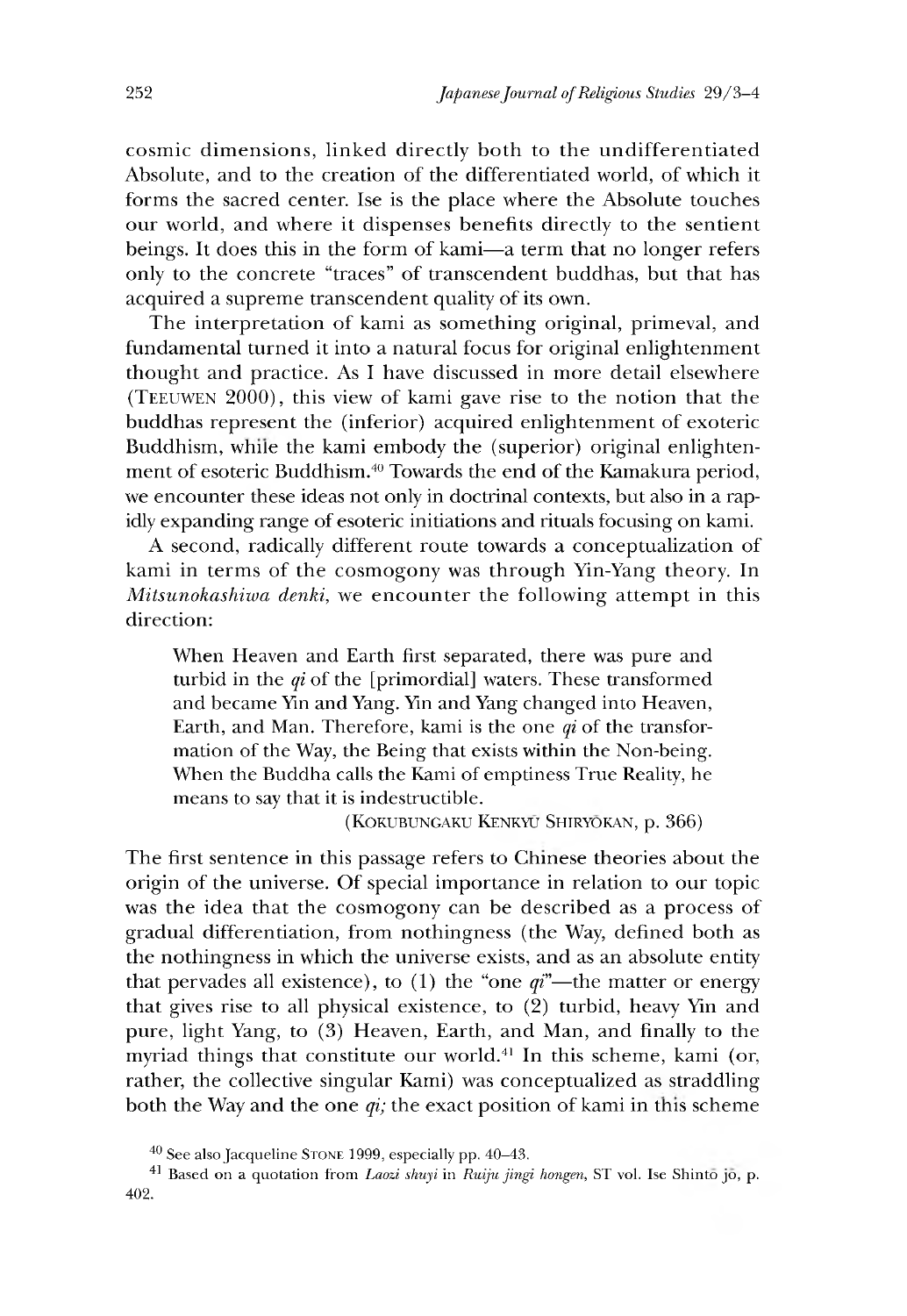was to become a standard topic for doctrinal discussions later.

A similar passage, but in terms of *jindd* rather than kami, can be found in *Zo Ise nisho daijingu hoki hongi* 造伊勢ニ所大神宮宝基本記,the "Original Record of the Building of the Precious foundation that is the Two Great Shrines of Ise." This text is usually dated to the early thirteenth century, and identified as the earliest text of Watarai (Ise) Sninto. It reads:

*Jindd* appears from the borders of primeval chaos, and returns to the beginning of primeval chaos. The Three Treasures destroy the illusion of Being and Non-being, and recover True Reality. The kami punish evil, and lead us to the source of correctness. The buddhas set up teachings and instructions, and eliminate our desires.42

Here, *jindō* refers to the state of "primeval chaos" (konton 混沌), and is therefore given precedence over Buddhism. "Primeval chaos" denotes the state of the cosmos before *Ym* and Yang, or Heaven and Earth separated; at the same time, it is an ideal state of absolute union, to which man must aspire to return. Chaos occurs in this meaning elsewhere in the text, where Amaterasu pronounces in an oracle that "a man of kami preserves the original state of chaos and covers his breath concerning the Buddhist Dharma."43

In this passage, *jindd* seems to mean something different from kami. *Jindo* appears as a parallel to Buddhism, focusing on primeval chaos as Buddhism focuses on True Reality. Kami, on the other hand, corresponds not to Buddhism as a system but rather to concrete buddhas. The kami are here given precedence over the buddhas, but otherwise feature in their typical *honji suijaku* role: acting locally to punish those who oppose the instructions of the distant buddhas. In this early passage, then, the new  $\ddot{\textit{j}}$  *indo* concept is only making its first tentative inroads into a traditional *honji suijaku* understanding of the kami.

*Jindd* in this new sense was developed further in the course of the Kamakura period. This development took the form of redefining the Buddhist term *jindō* along Daoist lines. Insight into the Chinese sources that were used to accomplish this can be gained from two texts: *Taigen shin'ichi hisho* 大元神一秘書, an undated compendium of Daoist sources that may have been acquired in the capital by the Ise priest Watarai Yukitada,44 and *Ruiju jingi hongen* 類聚神祇本源,a compi-

 $42$  ST, vol. Ise Shinto jo, p. 62.

 $43$  ST, vol. Ise Shinto jo, p. 52. For an analysis of this oracle, and also its Daoist sources, see Mark Teeuwen 1996, pp. 99 ff.

 $^{44}$  MUREI 2000, p. 364. Yukitada (1236–1305) was in the capital for a short period during the 1280s.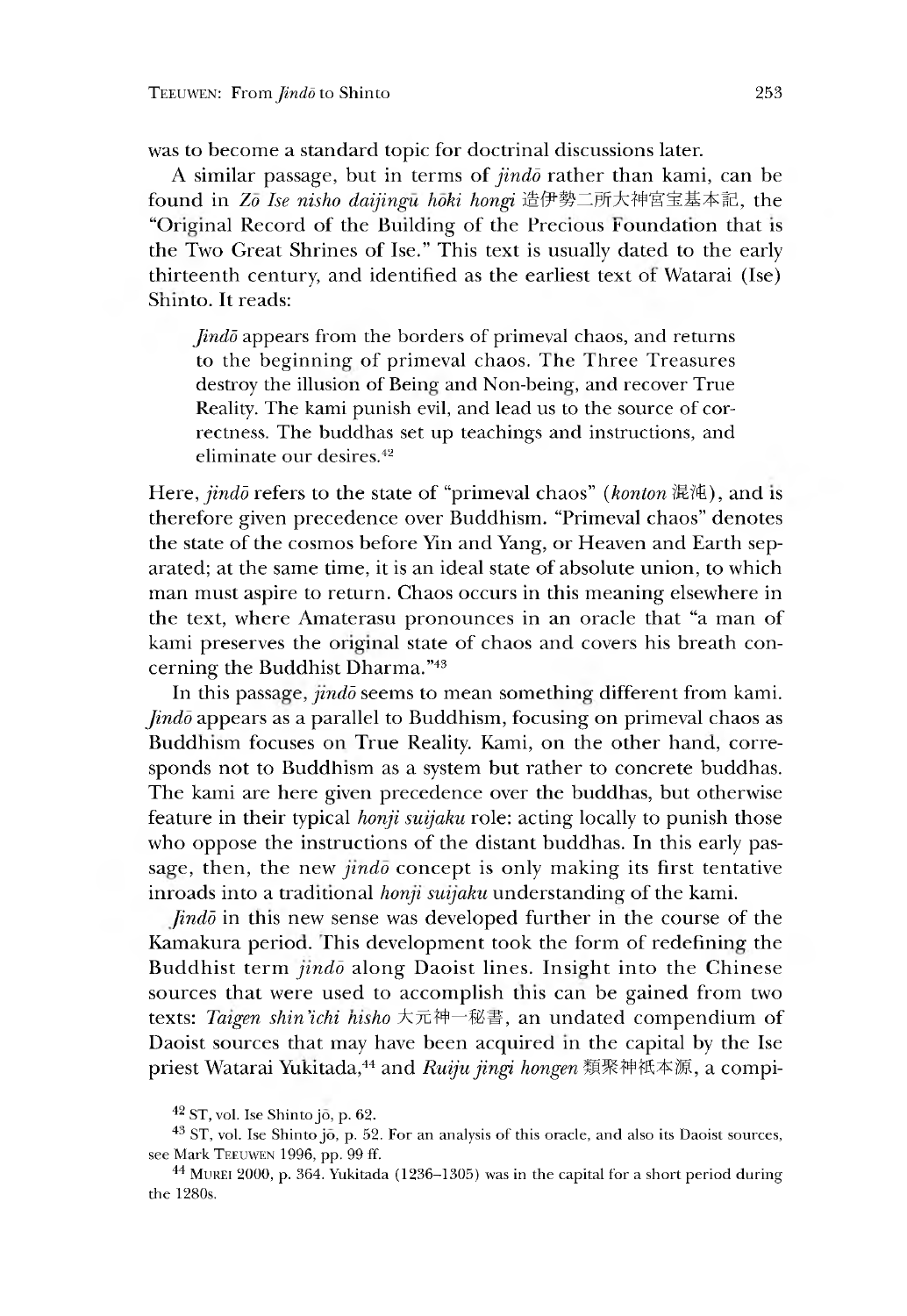lation of sources relating to "the origin of the *jingi,"* compiled by Watarai Ieyuki and offered to the emperor in 1320. These texts reveal that the main sources from which Ise priests drew their Daoist vocabulary were the classical *Heshang gong* 河上公 commentary on Laozi, a later commentary called *Laozi shuyi* 老卞述美 by a certain Jia Dayin (65b-706), and a Chinese anthology entitled *Xinduan fenmen zuantu bowenlu* 新端分門纂図博聞録,which contains selected passages irom various *Yijiuq-* commentaries, *Huamanzi, Zhuangzi, Tatjt tushuo,* and so forth.

While the original source of *jindo* in Japan was Buddhist, most likely the *Gaosengzhuan*, now, a new word *jindo* was discovered—a homonym, written with the same characters, but meaning something completely different. The main source of this new word was the following passage from the Yijing:

When we contemplate the *shendao* of heaven, we see how the four seasons proceed without error. The sages have laid down their teaching in accordance with this *shendao,* and all under heaven yield submission to them.45

In *Ruiju jingi hongen*, Watarai Ieyuki quotes lengthy discussions on the meaning of the term *shendao* in this *Yijing* passage.<sup>46</sup> Two points stand out when we compare this *shendao* with the *jindo* that we encountered above. First of all, the stress has shifted from *shen* to *dao.* In established Japanese usage, *jindo* meant "the realm of the kami," and its meaning was determined by the first element of the compound; but in the *\ijing* commentaries, *shen* is secondary to *dao,* the Way. *Dao* is the referent, and *shen* serves to describe it. Drawing on another passage in the *Yijing, shen* is explained as "that which is neither Yin nor Yang." *Shen* is what causes *Ym* and Yang to go through endless transformations, and in this way, we read, *shen* creates life.<sup>47</sup> *Dao*, on the other hand, is defined as Non-being, and can only be known through studying *shen* as it is active in the process of endless transformation. Knowing *dao* leads one to goodness, humanity, and wisdom, and forms the basis for the conduct of men of nobility. Together with the shift from *shen* to *dao*, the word *shen* has also changed meaning. Now, it denotes not "deities" but "the divine," as an abstract concept.

From the late Kamakura period onwards, this new concept of *jindo* was used actively to redefine kami worship. It was at this time that the

 $46$  ST, vol. Ise Shinto jo, pp. 403-5.

47 Cf. a passage in *Ruiju jingi hongen* (p. 405) quoted from *Laozi shuyi* in ST, vol. Ise Shinto jo: "The divine is the origin of life; form is the medium for [the production of] life."

<sup>45</sup> Legge, tr. *The Sacred Books of the East* 16, p. 230 (Appendix I, XX.3, on the hexagram *guanWl* "contemplation"); slightly changed. Legge translates *shendao* as "the spirit-like way."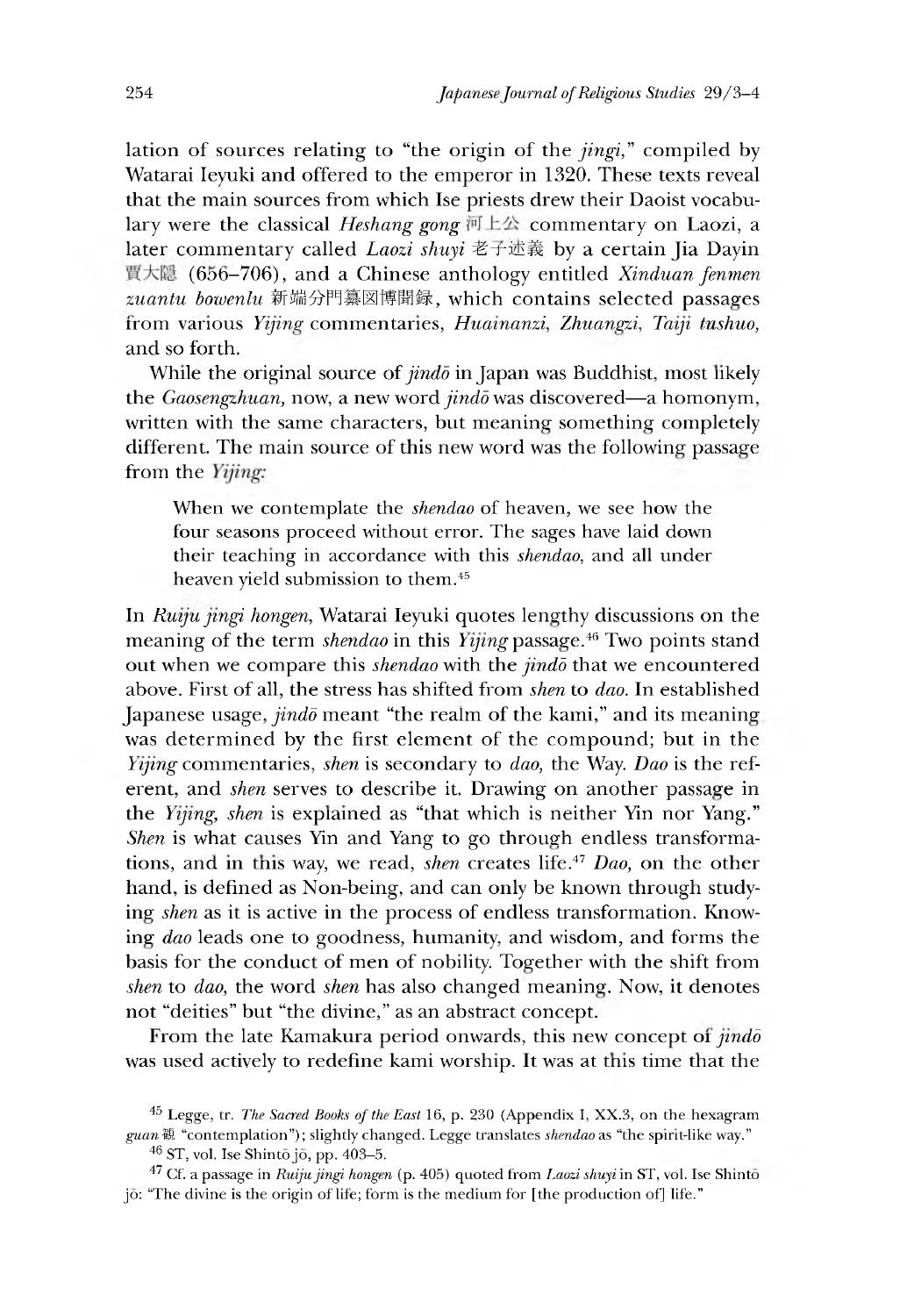term *jindd* began to be used in titles. Ieyuki, for example, closes his *Ruiju jingi hongen* with a chapter by his own hand (all others consist of assorted quotations), entitled *Jindō gengi hen* 神道玄義篇, "On the hidden meaning of *jindō*." This chapter begins as follows:

Question: Do the *jingi* classics attach supreme importance to the separation of heaven and earth? Is there not something higher than that?

Answer: ... Although most regard [the chapters dealing with] the separation of heaven and earth as the most important among the *jingi* scriptures, the *jindd* lineage *(monpu* 門風) does not regard this as the ultimate. What we strive for is to adopt *kizen* 機刖 as our Dharma. What we practice is giving priority to purity.48

Reading on, we learn that *kizen* refers to the state that preceded the separation of heaven and earth, namely, primeval chaos.<sup>49</sup> Here, then, *jindd* refers to a "lineage" that defines its ultimate aim as union with primeval chaos, attained through purity.

It is important to stress that this new concept of *jindo* by no means ruled supreme from the Kamakura period onwards. In most medieval texts, the word continued to be used in the older meaning of "kami as traces of buddhas and bodhisattvas." To mention just one famous example, in Agui's *Shintoshu* 神道集 (or *Jindoshu*?), a collection of shrine legends from the mid-fourteenth century, we read under the title "On the origin of *jindo*": "When we look for the originals (*honji*) of *shinmei* and *jindd* we find that they are the various bodhisattvas; traces of the various bodhisattvas is what the *shinmei* and *jindō* are."<sup>50</sup>

Even so, the new definition of *jindo* did have a clear impact in Buddnist contexts too. An example may be quoted from a medieval Tendai text translated by Jacqueline Stone (1999, pp. 165-66):

There are four reasons why kami correspond to original enlightenment. First, when one visits a shrine, one offers [cold] water, and when one visits a buddha, one offers hot water. In other words, the kami correspond to Ym and have water as their essence. Water here corresponds to original enlightenment. The buddhas correspond to Yang and have

<sup>&</sup>lt;sup>48</sup> ST, vol. Ise Shintō jō, p. 555. Cf. also Ieyuki's *Jindō kan'yō* 神道簡要 (1317), which lists passages on *jingi* matters under the header *"jindd"* (although, strikingly, the term occurs not once in the rest of the text).

<sup>49</sup> For a lucid analysis of Ieyuki's ideas around *kizen,* see Asoya 1985, ch. 2.

<sup>&</sup>lt;sup>50</sup> *Shinmei* (or  $jinnw\overrightarrow{v}$ ) 神明 is widely used to denote both kami and "Kami," especially in Buddhist texts and in the Tendai school. The question of how *shinmei* relates to *jindo* is one of the problems that need further consideration. See ST, vol. *Shintdshu,* p. 5.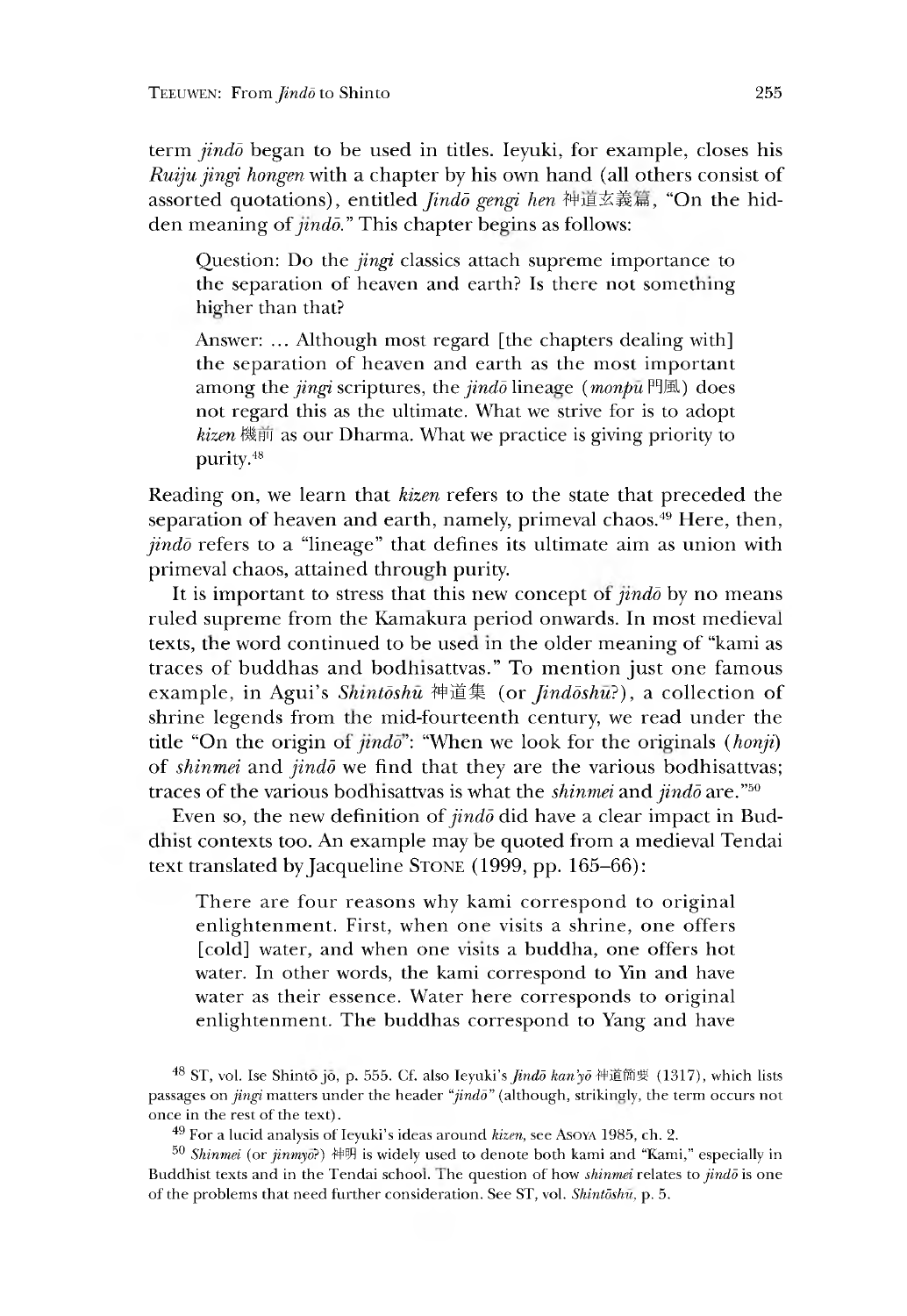fire as their essence. Hot water is a transformation of water; thus it corresponds to acquired enlightenment. Once the originally undifferentiated *Ym* and Yang have separated, *Ym* here becomes the seminal essence and manifests the function of Yang; thus kami are the origin and buddhas, the manifest traces...<sup>51</sup>

In this passage, the kami as original enlightenment and the kami as primeval chaos have merged into a seamless whole. Moreover, this new understanding of kami is here not derived from obscure Chinese sources or abstruse doctrinal arguments, but emerges naturally from such basic practices as the offering of water to kami, and tea to buddhas.

This example illustrates that the two "routes" towards identifying the kami with the cosmogony should be understood as two sides of the same coin. When Watarai Ieyuki collected passages around the theme of *jindō*, Yin-Yang, and the cosmogony, he placed them side by side with quotations from texts from what he labeled as "Buddhist lineages," that stress the theme of original enlightenment. Rather than two "routes" it would perhaps be better to speak of two idioms, which were to a certain degree kept separate, but were ultimately understood to point to the same truths. Both idioms stressed that the kami (or a collective singular Kami) represented some primeval, undiluted essence, that could be unlocked through the practice of purity.

It was in this sense, as we have seen above, that the "straightforward" reading *shinto* without the "turbid" *nigori* (voicing), was first created. At this point, then, the transformation of the word *jindo* finally reached the stage at which we can safely speak of a "concept" called Shinto.

# *Concluding Remarks*

Above, I have traced the emergence of the concept of Shinto from an earlier word *jindō*. I contend that *jindō* was originally introduced to Japan as a Buddhist term, with reference to the kami as non-Buddhist, local deities. In the course of the eleventh century, the word acquired a more or less fixed context within the framework of *honji suijaku,* as a designation for kami as Buddhist traces; with this, the term became part of a Buddhist discourse, and its usage was consolidated. From the late twelfth century onwards, however, the word was given a radically new meaning, drawing on what one might argue is a different Chinese

<sup>51</sup> From *Mongu ryaku taiko shikenmon* 文句略大綱私見聞 by Sonshun 尊舜 (1451-1514), DNBZ 18 pp. 189-90.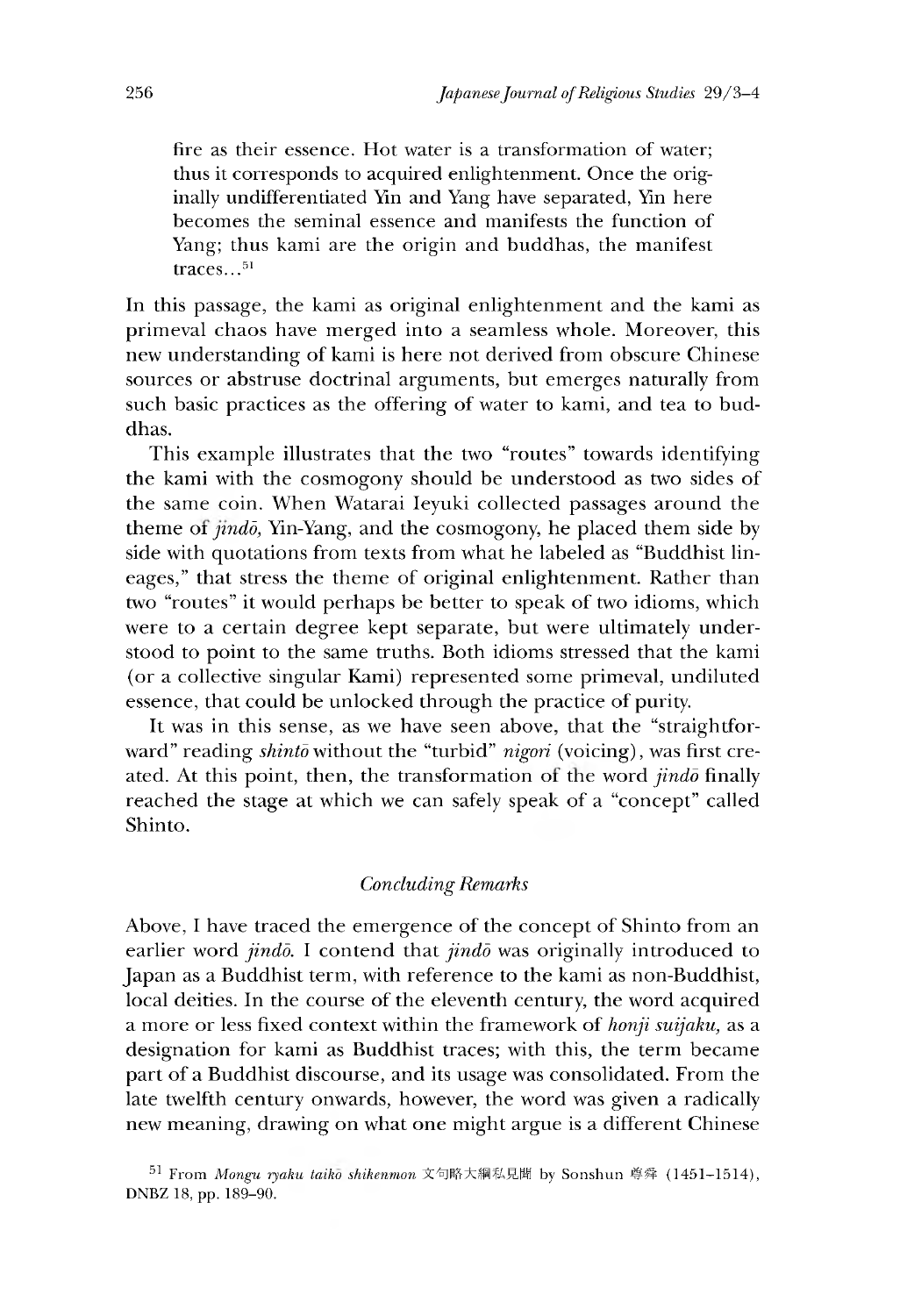term *shendao* a homonym of the Buddhist term that had found its way into Japanese usage some centuries earlier. The new term, with roots in the *Yijing* was related to the cosmogony, and to Daoist ideas and practices around primeval chaos. In Japan, these ideas converged with original enlightenment thought, and this laid the basis for the development of Shinto as a concept.

I call this new Shinto a "concept" for two reasons. First, ^hmto is not a "word" in Koselleck's sense: it cannot be made unambiguous by contracting it to something outside the concept itself. Secondly, it acted both as a factor and an indicator of historical change. The concept of Shinto was historically effective in creating a new discourse, while the earlier word *jindo* was not. Through its very existence the concept of Shinto changed kami worship, as speculations around this concept gave rise to new forms of practice and new doctrines. Moreover, the emergence of this concept serves as an indication of social, political, and economic changes in the field of kami worship.

On a factual level,I hope to have made a convincing case for two contentions: first, that the character combination 神道 was first read *shintō* after the term had been conceptualized—probably at some point in the fourteenth century, by 1419 at the latest. Secondly, that the term was related to the *Ytjtng* only in the twelfth century, and not at the stage of the *Nihon shoki*, as has been argued by, for example, Fukunaea Mitsuji and Kuroda Toshio. An additional indication in this direction is that in surviving records of lectures on the *Nihon shoki* from the Heian period, no special attention is given to the term *jindo* nor is it related in any way to the cosmogony. This is in fact not even the case in Urabe Kanekata's *Shaku Nihongi* 釈日本紀 (ca. 1275), a strikingly "orthodox" commentary on the *Nihon shoki* that gives us an overview of traditional *Nihon shoki* philology at the court. Here we find no trace of the esoteric/Daoist speculation that is so prominent in almost all other contemporary writings on the kami; as such, this work appears completely out of touch with contemporary developments, and thus underlines the novelty of the emerging concept of Sninto.

Relating to the nature of Shinto, I am myself surprised to come to the conclusion that imperial rule was not one of its central topics. Of course, there are echoes of the ancient Ritsuryo system of nationwide court offerings to the kami, and also of the mythological theme of clan power as grounded in kami power. However, the discourse of Shinto would seem to move away from, rather than expand on these themes. It was the realm of *jingi* rather than Shinto that was imperial, and as the *jingi* were "Shintoized," they shed much of their clan-based particularity to become universal emblems of something other than clan power.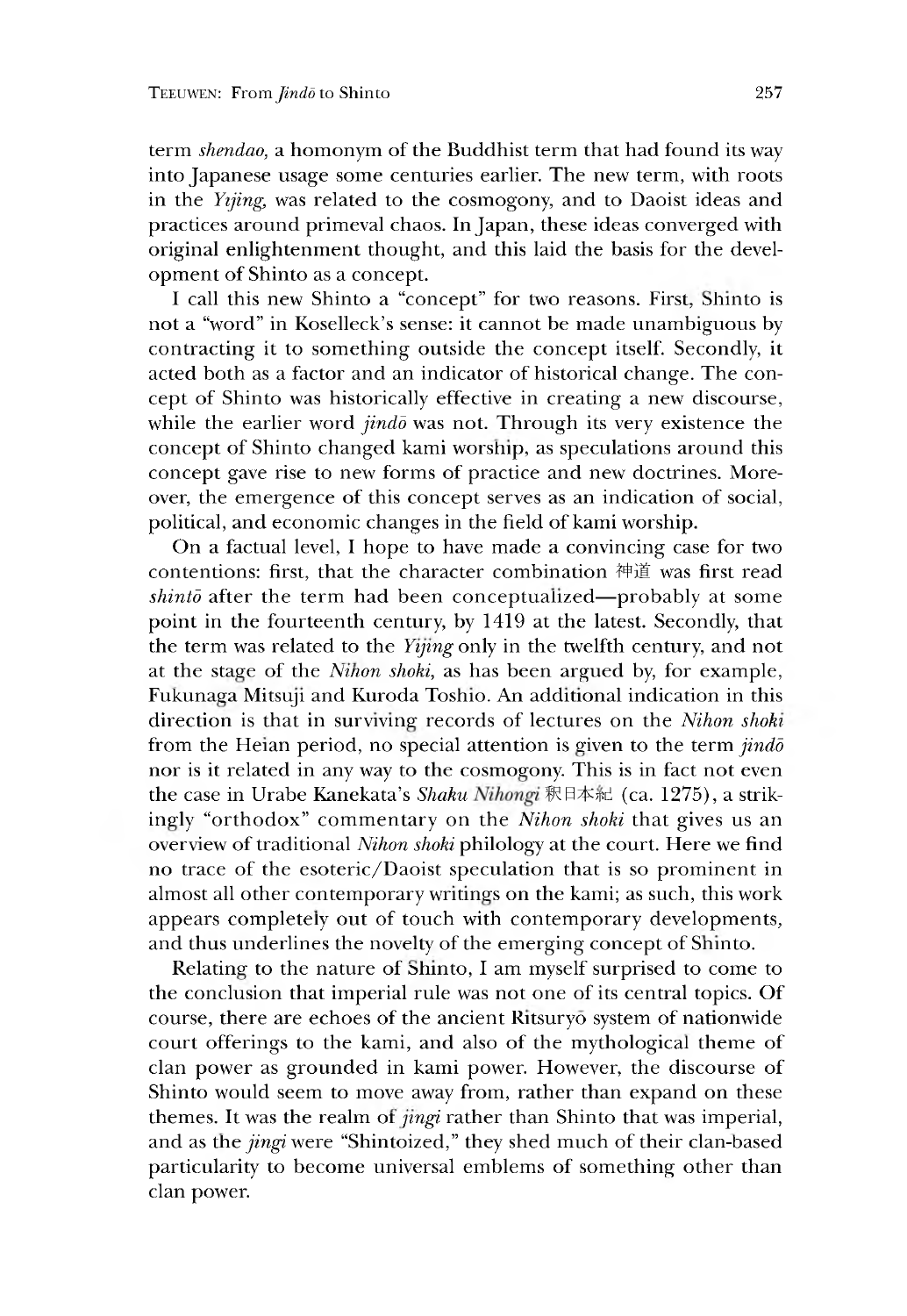The same tendency is pointed out by Yamamoto Hiroko in her analysis of medieval transformations of classical kami myth. She shows that in a range of Kamakura-period writings on the kami, even the tale of the descent of Ninigi, the imperial grandson and first divine ruler of Japan, ceased to function as a divine precedent for imperial rule; instead, Ninigi became the "king of the one-pronged vajra," a cosmic figure who embodies the presence of the Dharma realm in Japan (YAMAMOTO 1998, ch. 3). This new Ninigi was not invoked to construe a new centralized emperorship, but had his home in esoteric initiations performed by and for people who had no connection whatsoever with the imperial court. Shinto, too, emerged not as a political or ideological reassertion of kami-legitimated imperial rule, but rather as a privatized offshoot of the *jingi* system of ancient times. Through *shintd kanjd,* initiates from the ranks of mountain ascetics and shrine monks acquired such imperial attributes as the "mudra of rule over the four seas" *(shikai ryosho in* 四海領掌印, performed by emperors during their enthronement unction), and even the three regalia.<sup>52</sup> This Shinto, then, signalled a dispersal of imperial symbolism rather than an attempt at concentrating kami power in a narrow hierarchy headed by the "real" emperor.

In this respect, Shinto changed dramatically once more in the course of the late medieval and early modern periods. The reinvention of Shinto by Yoshida Kanetomo in the fitteenth century was a first step towards the reassertion of imperial control over Shinto—and, through Shinto, over shrines. The medieval dispersal of imperial symbolism, and the spread of shrine cults to all layers of the population, laid the foundations for a further stage in the development of Shinto as a concept. At this stage, Shinto for the first time linked the imperial cult of clan kami to popular shrine practice, a link that was eiven concrete form by the expansion of court control (through the Yoshida and Shirakawa lineages) over local village shrines.<sup>53</sup> Here too, the kami emerge as something primeval, pure, and pre-Buddhist, and Shinto takes the form of a teaching of attaining purity through a return to this primordial entity—but this time in a Confucian or nativist garb rather than in a Buddhist or Daoist one. These later developments, though, will need to be examined in much more detail elsewhere.

I feel compelled to close this essay by pointing out some of its many limitations. First of all, a danger inherent in the methodology of conceptual history is that the reader is left with the impression that the

<sup>&</sup>lt;sup>52</sup> Cf. Fabio RAMBELLI's essay in this volume. See ABE 2000 for examples.

 $53$  Cf. Hiromi MAEDA's essay in this volume.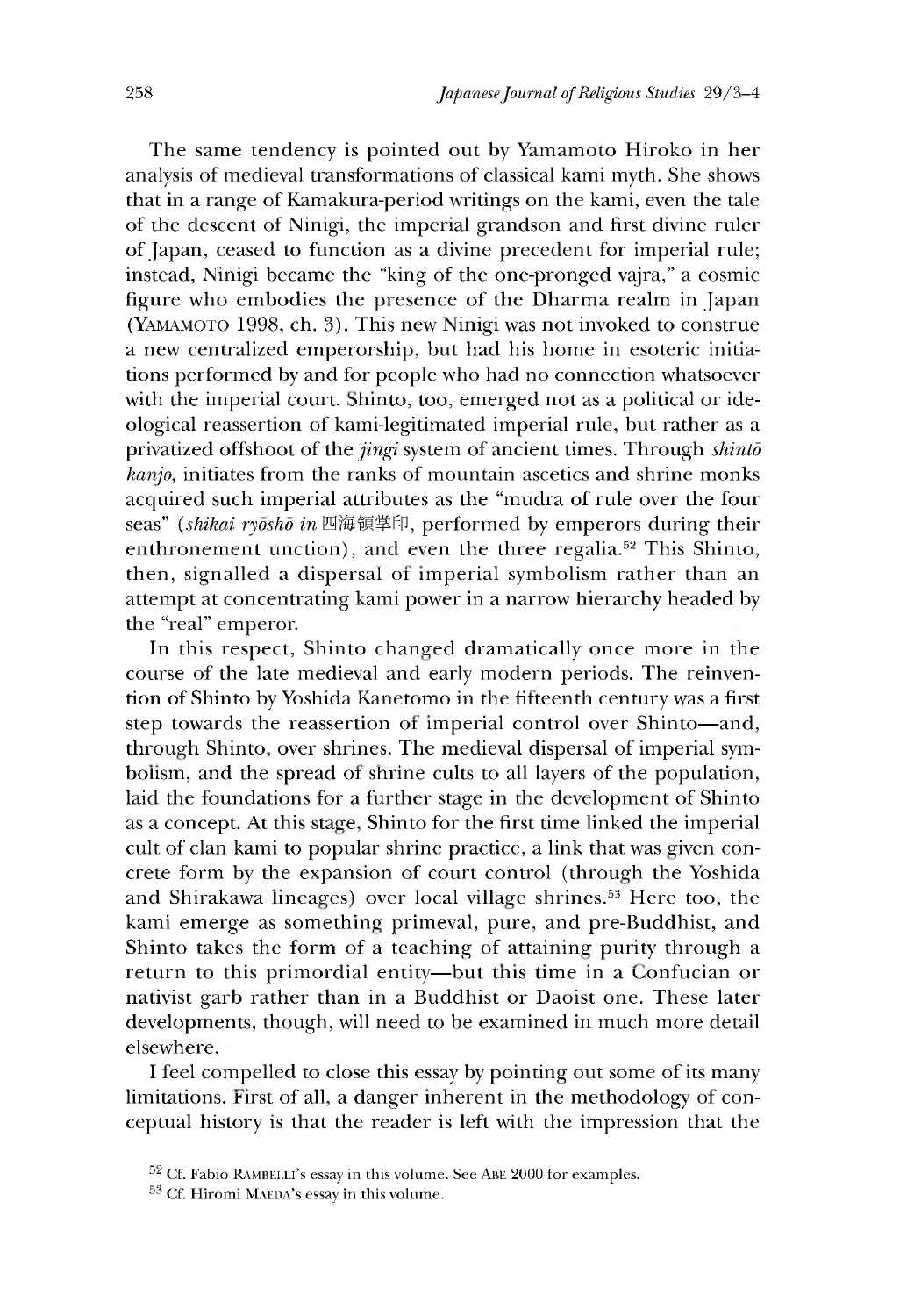changes described here were somehow driven by the semantic structure of the word *jindo* or *shinto* itself. This is of course not the case. When *jindo* was given a new meaning and a new reading, this was a conscious act by someone whose background, context, intentions, discursive position, and audience we need to investigate. When others adopted the new *shinto* and developed it further as a concept, they too had their own reasons. These are problems that cannot be solved through a semantic analysis of the word as attempted here.

Finally, I want to stress that while my analysis supports Kuroda's view that Shinto did not exist in classical and early medieval Japan, this does not, of course, in any way deny the existence of the classical *jingi* system as a central element of Japanese imperial and clan rule, or the importance of kami worship in various social contexts. Rather, by approaching Shinto from the viewpoint of conceptual history, a vital distinction is maintained between the concept of Shinto, the practice of kami worship, and the institutionalized *Jingi* system. I believe that it is absolutely essential to make this distinction if we are to avoid serious misunderstandings and misinterpretations. Kami worship occurred both within the *jingi* system and outside it, both at shrines and temples, both in a Shinto context and otherwise. Together, kami worship, the *jingi* system, and Shinto form a triangle consisting of three closely related but at the same time very different sides, each with its own historical development. If we fail to distinguish between them, we lose sight of the dynamics that formed all three of them. Writing Shinto out of ancient and early medieval Japanese history, then, is not the same as denying the importance of either kami worship or the *jingi* system during these periods. Rather, I argue that by analyzing the transformation of *jindo* into Shinto, which formed one of the sides of this triangle, new light can be shed on the other two.

## REFERENCES

#### ABBREVIATIONS

- DNBZ *Dai Nihon Bukkyd zensho* 大日本仏教全書,ed. Bussho Kankokai 仏書刊行会, 150 vols. Tokyo: Bussho Kankōkai, 1912-1919.
- DNK *Dai Nihon kokiroku* 大日本古記録,ed. Tokyo Daigaku Shiryo Hensanjo 東京大学史料編纂所. Tokyo: Iwanami Shoten, 1952-.
- NKBT *Nihon koten bungaku taikei* 日本古典文学大系. 100 vols. Tokyo: Iwanami Shoten, 1958-68.
- SNKBT *Shin Nihon koten bungaku taikei* 新日本古典文学大系. Tokyo: Iwanami Shoten, 1989-.
- ST Shintō taikei 神道体系. Tokyo: Shintō Taikei Hensankai, 1985.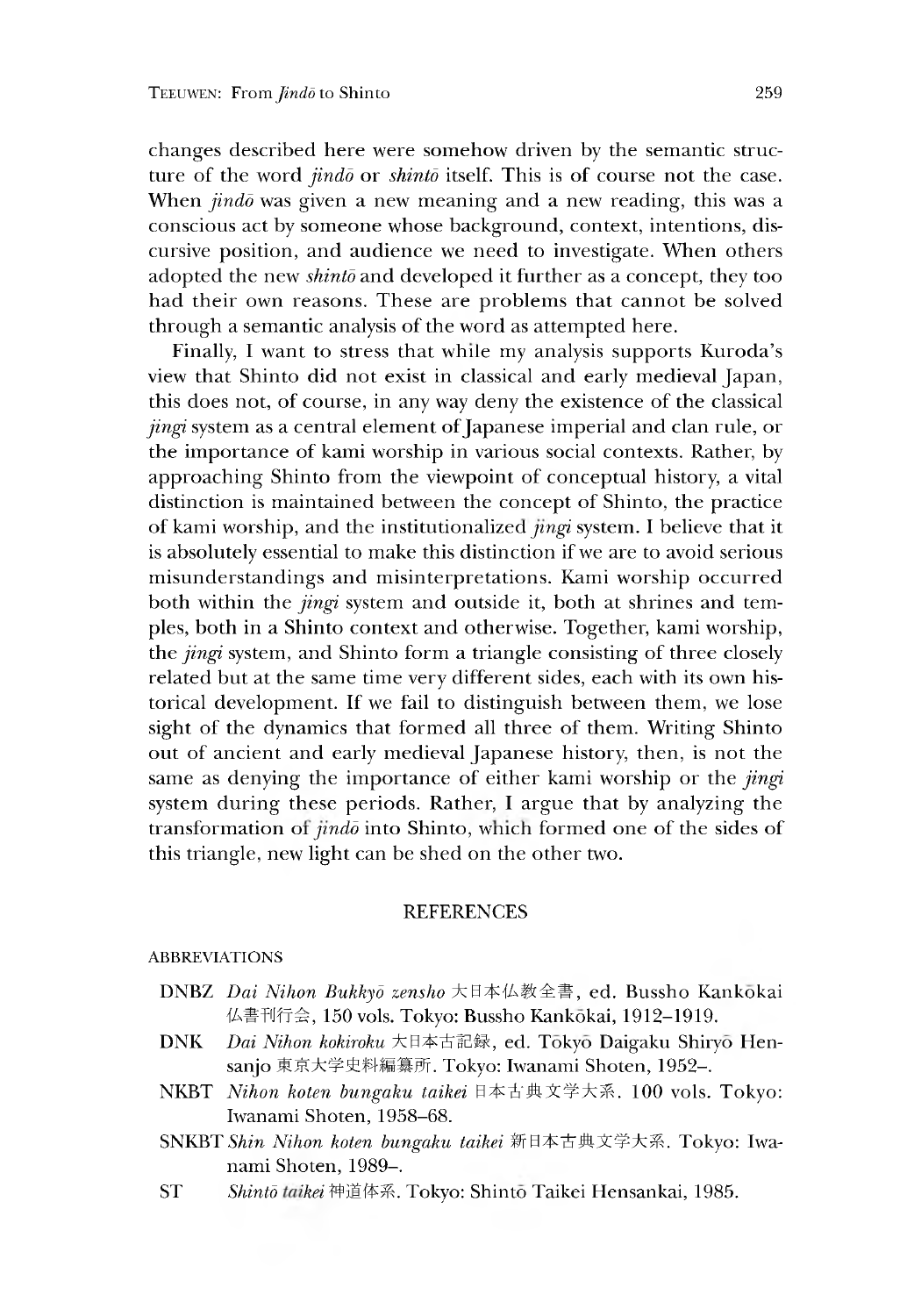- SZKT *Shintei zoho kokushi taikei* 新訂増補国史大系. Kuroita Katsumi 黒板勝美, ed. 60 vols. Tokyo: Yoshikawa Kobunkan, 1929-67.
- T *Taisho shinshu daizdkyd*大正新脩大蔵経,100 vols. Takakusu Junjiro 高楠順次郎 et al., eds. Tokyo: Daizōkyōkai, 1924-35.
- ZGR *Zoku gunsho ruiju* 続郡書類従,ed. Hanawa Hokiichi 墙保己一,34 vols. Tokyo: Zoku Gunsho Ruiju Kanseikai, 1929-1933.

# PRIMARY AND SECONDARY SOURCES

- ABE Yasuro comp. 阿部泰郎
	- 2000 *Ninna-ji shiryo (Shintd hen): Shintd kanjd injin* 仁和寺資料 神道篇】 神道潅頂印信, Nagoya Daigaku Hikaku Jinbungaku Kenkyū Nenpo 2. Nagoya: Nagoya Daigaku Bungakubu Hikaku Jinbungaku Kenkyūshitsu.

Asoya Masahiko 安蘇谷正彦

1985 *Shintd shiso no keisei*神道思想の形成. Tokyo: Perikansha.

ASTON, W. G., tr.

- 1972 *Nihongi: Chronicles of Japan from the Earliest Times to A.D. 697.* Rutland: Charles E. Tuttle Company.
- Bock, Felicia G.
	- 1972 *Engi-Sniki, Procedures of the Engi Era,* vol.2,Monumenta Nipponica Monograph, Tokyo: Sophia University.

Breen, John, and Mark Teeuwen, eds

2000 *Shinto in History: Ways of the Kami* Richmond, Surrey: Curzon Press.

- De Woskin, Kenneth J. and J. I. Crump, tr.
- 1996 *In Search of the Supernatural, the Written Record.* Stanford: Stanford University Press.
- FUKUNAGA Mitsuji 福永光司

1985 *Dōkyō to Nihon shisō* 道教と日本思想. Tokyo: Tokuma Shoten.

Grapard, Allan G.

1988 Institution, ritual, and ideology: The twenty-two shrine-temple multiplexes of Heian Japan. *History of Religions* 27: 246-69.

HAGIWARA Tatsuo 萩原龍夫

1975 *Chusei saishi soshiki no kenkyu*, zohoban 中世祭祀組織の研究, 増補版. Tokyo: Yoshikawa Kobunkan.

HARADA Toshiaki 原田敏明

1949 *Nihon shukyō kōshōshi ron* 日本宗教交渉史論. Tokyo: Chuō Kōronsha.

HOSHINO Hikoshiro 星野日子四郎

1918 "Shinto" to iu go no yorei ni tsukite 「神道」と云ふ語の用例に就きて. *Meiji seitoku kinen gakkai kiyd* 9:1-20.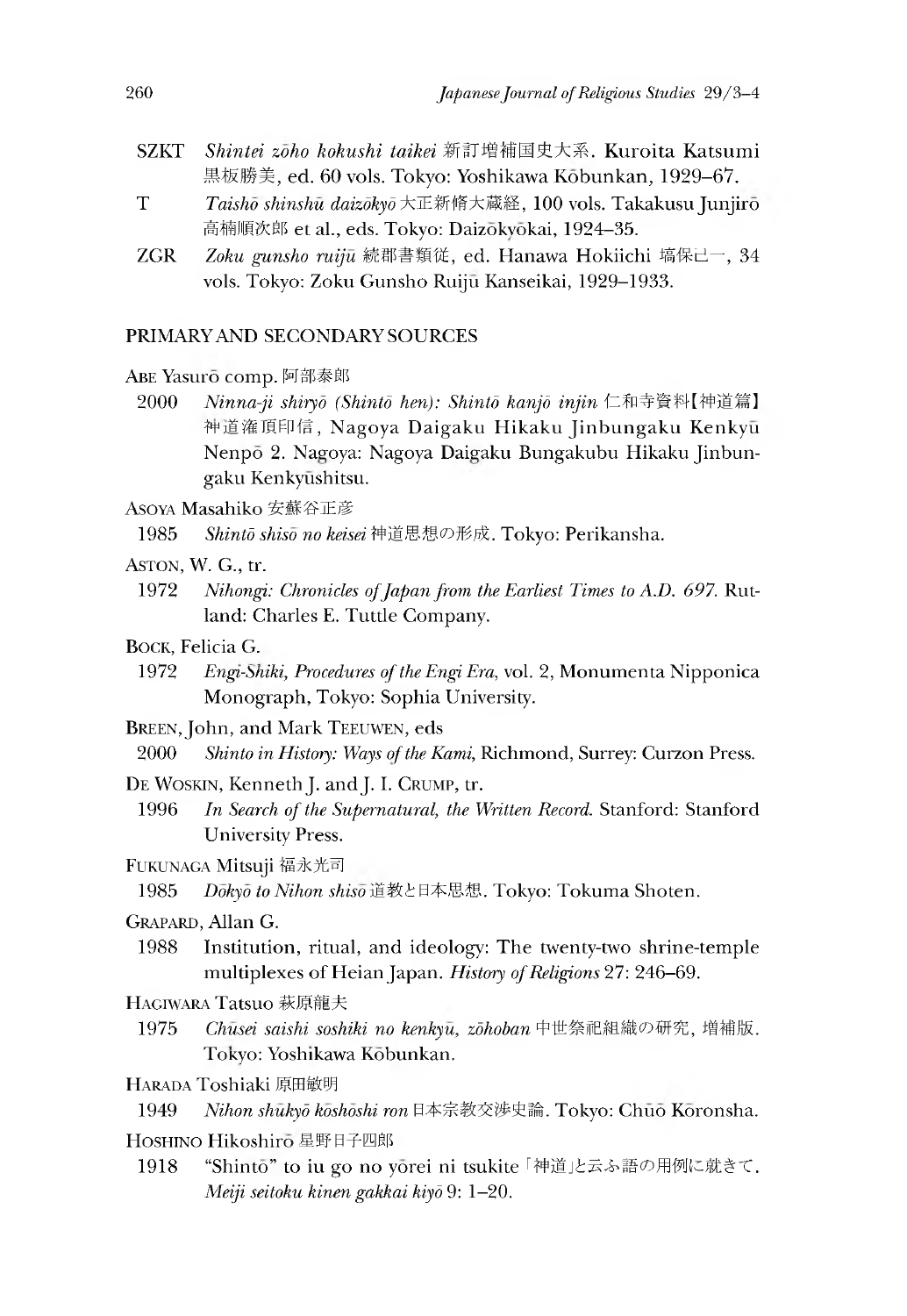#### Inoue Kaoru 井上薰

- 1961 *Nihon kodai no seiji to shukyo* 日本古代の政治と宗教. Tokyo: Yoshikawa Kobunkan.
- Kitagawa, Joseph M.
- 1987 *On Understanding Japanese Religion.* Princeton: Princeton University Press.
- Kohn, Livia
	- 1995 Taoism in Japan: Positions and evaluations. *Cahiers d'Extrême-Asie* 8: 389-412.
- Kokubungaku Kenkyu Shiryokan 国文学研究資料館,comp.
	- 1999 *Ryobu Shintoshu* 両部神道集 (Shinpukuji Zenpon Sokan 真福寺善本 叢刊 6). Kyoto: Rinsen Shoten.
- Kōno Seizō 河野省三
	- 1915 *Nihongi* no shinto 日本紀 神道*. Kokugakuin zasshi* 19/9: 19-27.
	- 1924 *Kokumin dotoku shiron* 国民道徳史論. Tokyo: Morie Shoten.
- Koselleck, Reinhart
	- 1972 Einleitung. In *Geschichtliche Grundbegriffe. Historisches Lexikon zur* politisch-sozialen Sprache in Deutschland, vol. 1, ed. Otto Brunner, Werner Conze and Reinhart Koselleck, xii-xxvii. Stuttgart: Ernst Klett Verlag.
	- 1979 *Vergangene Zukunft: zur Semantik geschichtlicher Zeiten.* Frankfurt am Main: Suhrkamp Verlag.

KURODA Toshio黒田俊雄

- 1977 "Shint6" no gogi 神道」の語義*. Nihon shiso taikei geppo* 57.
- 1979 Chūsei shūkyōshi ni okeru shintō no ichi 中世宗教史における神道 の位置. In *Kodai chusei no shakai to shukyd*古代中世の社会と宗教, comp., Ienaga Saburō Kyōju Taikan Kinen Ronbunshū Kankō Iinkai, 136-62. Tokyo: Sanseido
- 1983 *Obo to Buppo* 王法と仏法. Kyoto: Hozokan.
- KURODA Toshio, tr. James C. DOBBINS and Suzanne GAY
- 1981 Shinto in the history of Japanese religion. *Journal of Japanese Studies* 7/1: 1-21.
- Kuroda Toshio, tr. Fabio Rambelli
- 1996 The discourse on the "Land of the Kami" *(shinkoku)* in medieval Japan: National consciousness and international awareness. *Japanese Journal of Religious Studies* 23: 353-85.

# LEGGE, James

1891 *The Sacred Books of China: The Texts of Taoism 1 .*F. Max Muller, ed., *The Sacred Books of the East,* vol.39. Oxford: Clarendon Press.

MITSUHASHI Tadashi 三橋 正

1993 Chuseiteki shinshoku seido no keisei: 'Jinja kannushi" no seintsu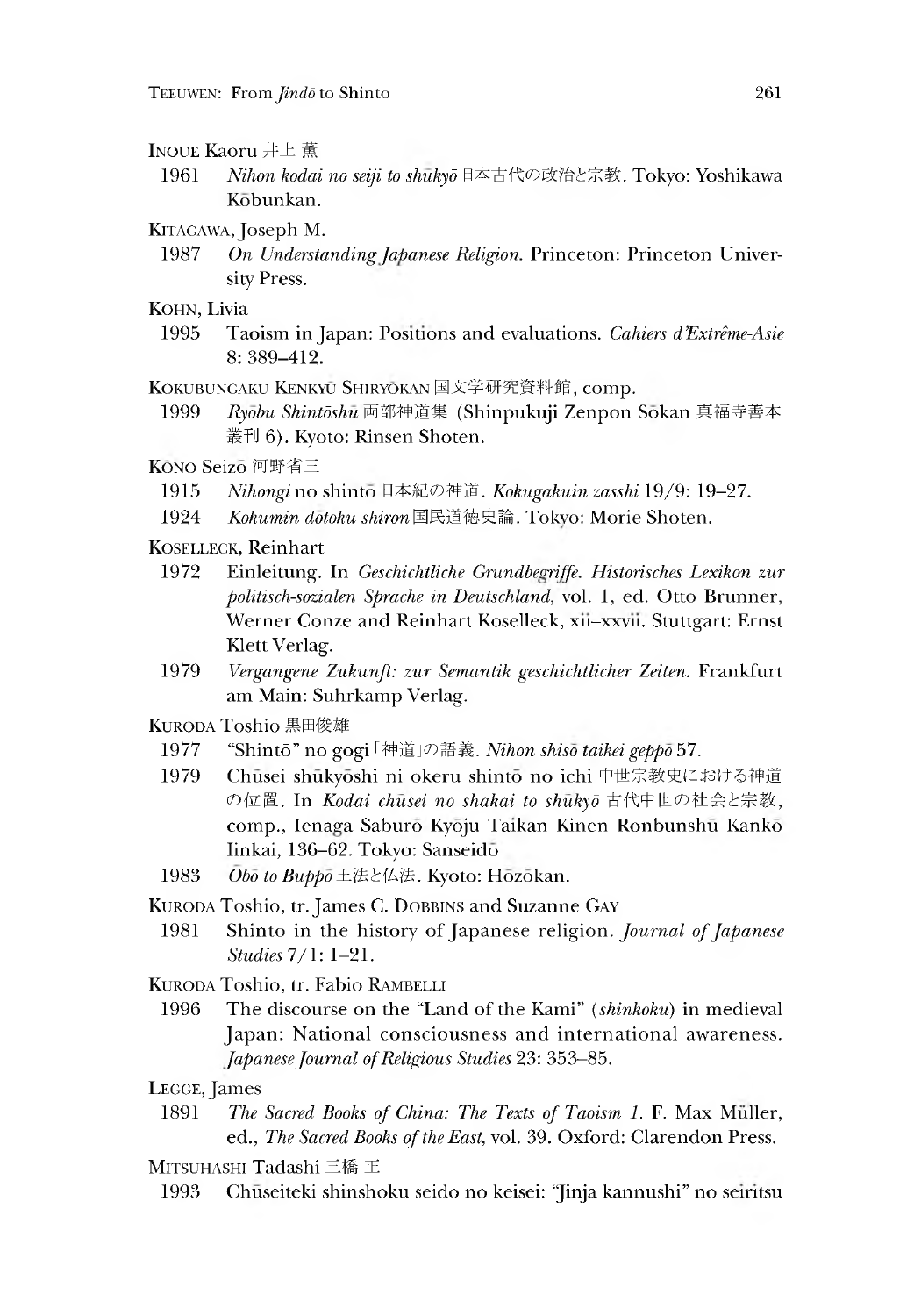o chushin ni 中世的神職制度の形成––「神社神主」の成立を中心に. Shinto *koten kenkyu* 15: 29-76.

- 2000 *Heian jidai no shinko to shukyo girei* 平安時代の信仰と宗教儀礼. Tokyo: Zoku Gunsho Ruiju Kanseikai.
- MITSUHASHI Takeshi 三橋 健
- 1996 Kiki to shinto to iu go 記紀と神道という語. In *Kojiki no sekai jo* 古事記 の世界 上, comp., Kojiki Gakkai, 99–124. Kojiki Kenkyū Taikei 11.Tokyo: Takashina Shoten.
- Murei Hitoshi 牟礼仁
	- 2000 *Chusei shintdsetsu keisei ronko* 神道説形成 . Ise: Kogakkan Daigaku Shuppanbu.
- NISHIDA Nagao 西田長男
	- 1978 *Nihon shintoshi kenkyu* 日本神道史研究, vol. 1. Tokyo: Kodansha.
- Nishimiya Kazutami 西宮一民
	- 2001 "Shintō' no gogi" o megutte 「『神道』の語義」をめぐつて. Jinja *Honcho kydgaku kenkyujo kiyd* 6: 23-33.
- OKADA Shoji 岡田莊司
	- 1998 Nihon no kamigami to bukkyo 日本の神々と仏教. In *Bukkyo to deatta*  $Nihon$  仏教と出会った日本, comp., Nihon Bukkyo Kenkyūkai, 37-50. Kyoto: Hozokan.
- ONO Motonori 小野祖教
	- 1954 "Shinto" to iu go no bukkyōteki tenkyo 「神道」という語の仏教的典拠. *Okurayama ronshu* 3: 77-98.
- Stone, Jacqueline I.
	- 1999 *Original Enlightenment and the Transformation of Medieval Japanese Buddhism.* Honolulu: University of Hawai'i Press.

# Tamura Yoshiro 田村芳郎

1990 *Hongaku shiso ron* 本覚思想論. Tokyo: Shunjusha.

# Teeuwen, Mark

- 1996 *Watarai Shinto: An Intellectual History of the Outer Shrine in Ise.* Leiden: Research School CNWS.
- 2000 The kami m esoteric Buddhist thought and practice. In *Shinto in History: Ways of the Kami,* ed., John Breen and Mark Teeuwen, 95-116. Richmond, Surrey: Curzon Press.
- Teeuwen, Mark and Fabio Rambelli, eds.
- forthcoming *Buddhas and Kami in Japan: Honji Suijaku as a Combinatory Paradigm.* Richmond, Surrey: Curzon Press.
- Teeuwen, Mark and Hendrik van der Veere
	- 1998 *Nakatomi harae kunge: Purification and enlightenment in late-Heian Japan.* Buddhist Studies 1. Munich: Iudicium Verlag.